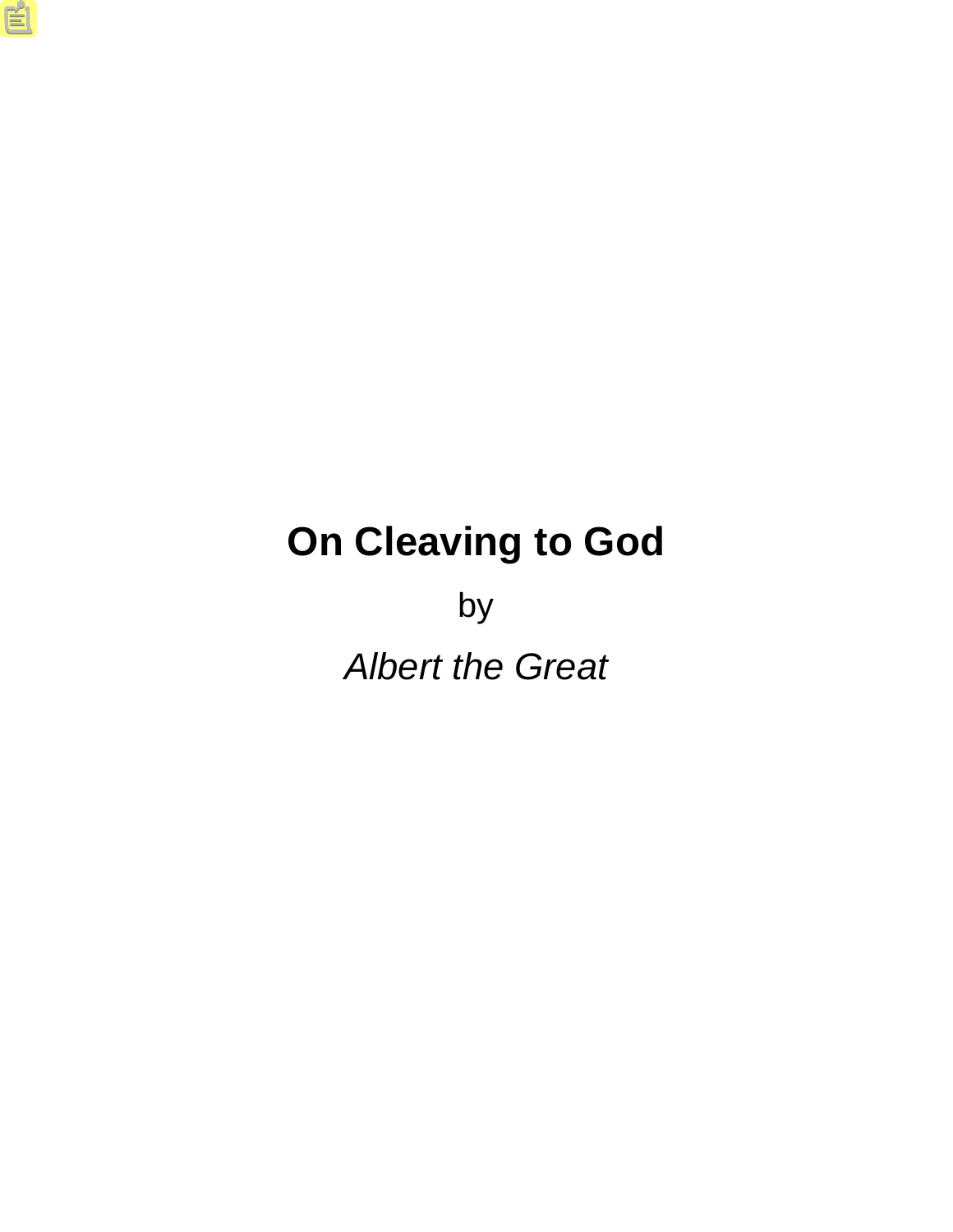# About On Cleaving to God by Albert the Great

<span id="page-1-0"></span>

| Title:                | On Cleaving to God                                    |
|-----------------------|-------------------------------------------------------|
| URL:                  | http://www.ccel.org/ccel/albert/cleaving.html         |
| Author(s):            | Albert, the Great, Saint (1193?-1280)                 |
| <b>Publisher:</b>     | Grand Rapids, MI: Christian Classics Ethereal Library |
| <b>Rights:</b>        | <b>Public Domain</b>                                  |
| <b>Date Created:</b>  | 2000-07-11                                            |
| <b>CCEL Subjects:</b> | All; Mysticism;                                       |
| <b>LC Call no:</b>    | BX2349 .A613                                          |
| <b>LC Subjects:</b>   | <b>Christian Denominations</b>                        |
|                       | Roman Catholic Church                                 |
|                       | Practical religion. Christian life                    |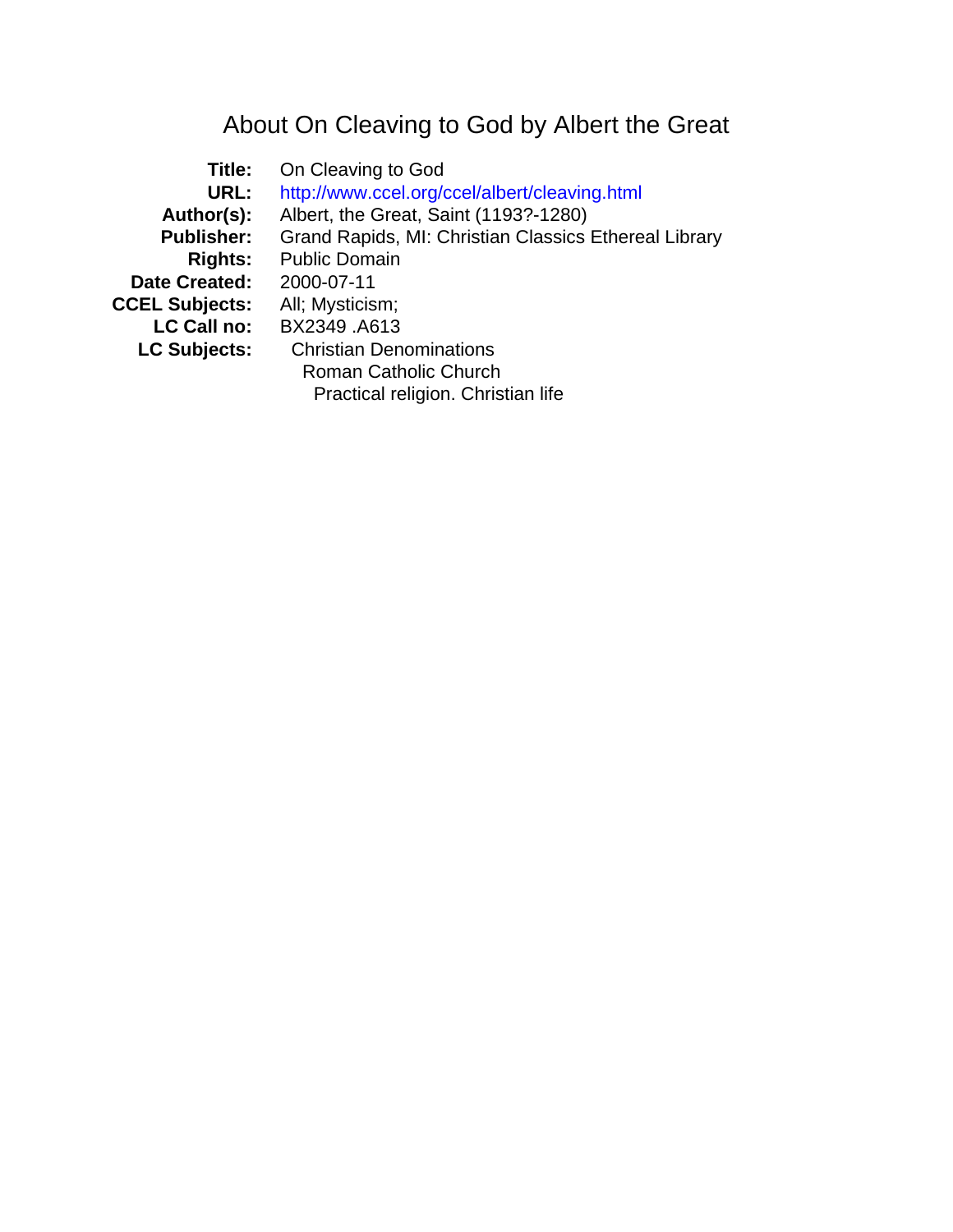# **Table of Contents**

| Chapter |
|---------|
| Chapter |
| Chapter |
| Chapter |
| Chapter |
|         |
|         |
|         |
|         |
|         |
|         |
|         |
|         |
|         |
|         |
|         |
|         |
|         |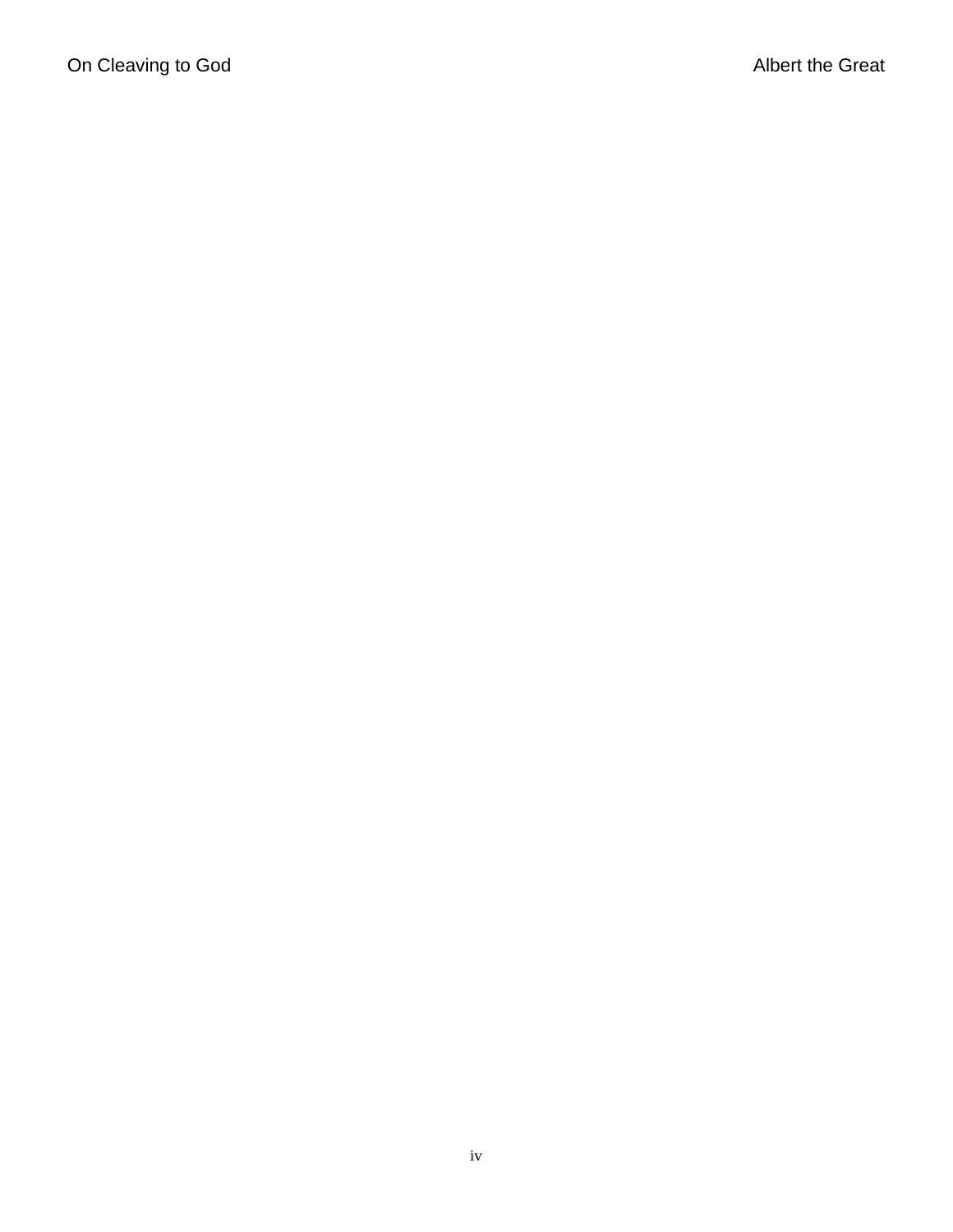$\boxed{\textbf{x}}$ 

# <span id="page-4-0"></span>**On Cleaving to God**

**attributed to**

## **Albert the Great**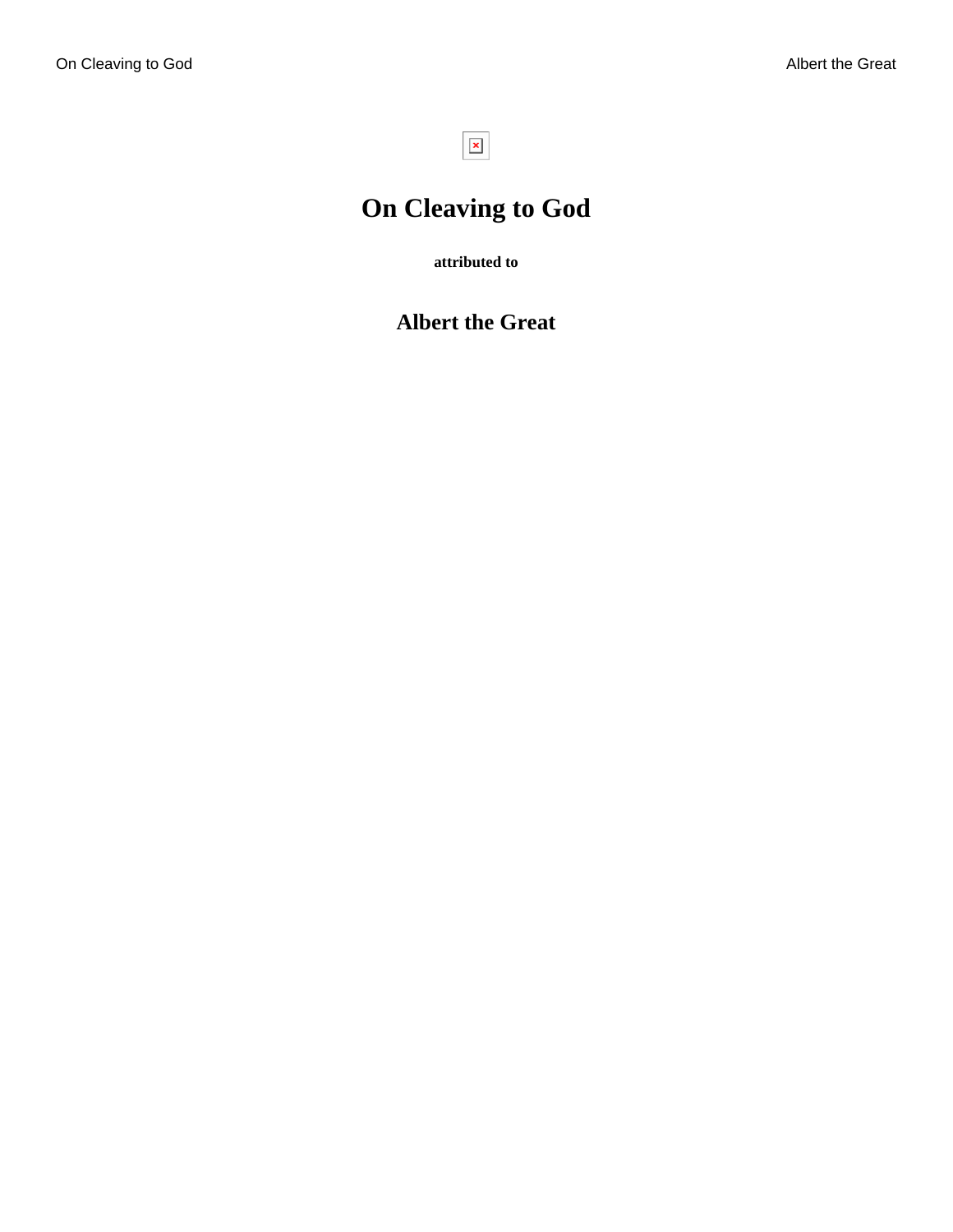#### <span id="page-5-0"></span>**On Cleaving to God**

*attributed to*

## **Albertus Magnus**

#### **Translator's Introduction**

This famous and much loved little treatise, On Cleaving to God, (*De Adhaerendo Deo*) has always been attributed to Saint Albert the Great, who lived from about 1200 to 1280, and was one of the most respected theologians of his time. He was moreover a voluminous writer in the scholastic tradition, and, amongst other things, Bishop of Ratisbonne and one of the teachers of Eckhart at Paris University. The Latin text of which this is a translation is found in volume 37 of his Opera Omnia published in Paris in 1898.

However almost all modern scholars are agreed that the work could not have been written by him, at least certainly not in its present form. It contains many implicit references and quotations from writers who lived well after Albert the Great. It is quite clear from the opening words of the treatise that it is in essence the private anthology of a contemplative or would-be contemplative, culled from many different sources, and including thoughts of his own. From the references included, it would seem to belong, at least in its present form to an unknown writer of the fifteenth century.

However, it has often been pointed out that the first nine chapters seem to be of a somewhat different character to the remaining seven. Indeed most of the directly contemplative and mystical material in the work is contained in this first half, while the second section is concerned largely with more general matters of ordinary Christian piety. It has therefore been suggested that it is perhaps possible that a later hand has to some extent reworked and extended an original, shorter text, that could perhaps even go back to Albert the Great. Albert, we know, wrote a commentary on the teachings of the famous St. Dionysius, and this work, particularly in the first nine chapters is full of "Dionysian" themes. This could indicate that these chapters at least may belong to Albert the Great, or, alternatively, it could explain how it came to be attributed to him. The fact remains, whichever way round, that the work stands on its own merits as a classic of Western contemplative mysticism in the *Via Negativa* tradition. It has indeed been frequently called a supplement to the Imitation of Christ.

In view of all these considerations, and in view of the fact that the work has always been attributed to Albert the Great (and all libraries and catalogues include it under his name), I have felt it best to leave it attached to his name, though with the above reservations. After all, Anonymous has dozens of works attributed to him that were actually written by someone else, so perhaps for once it is only fair to attribute an anonymous work to an actual person. Anyone who has ever tried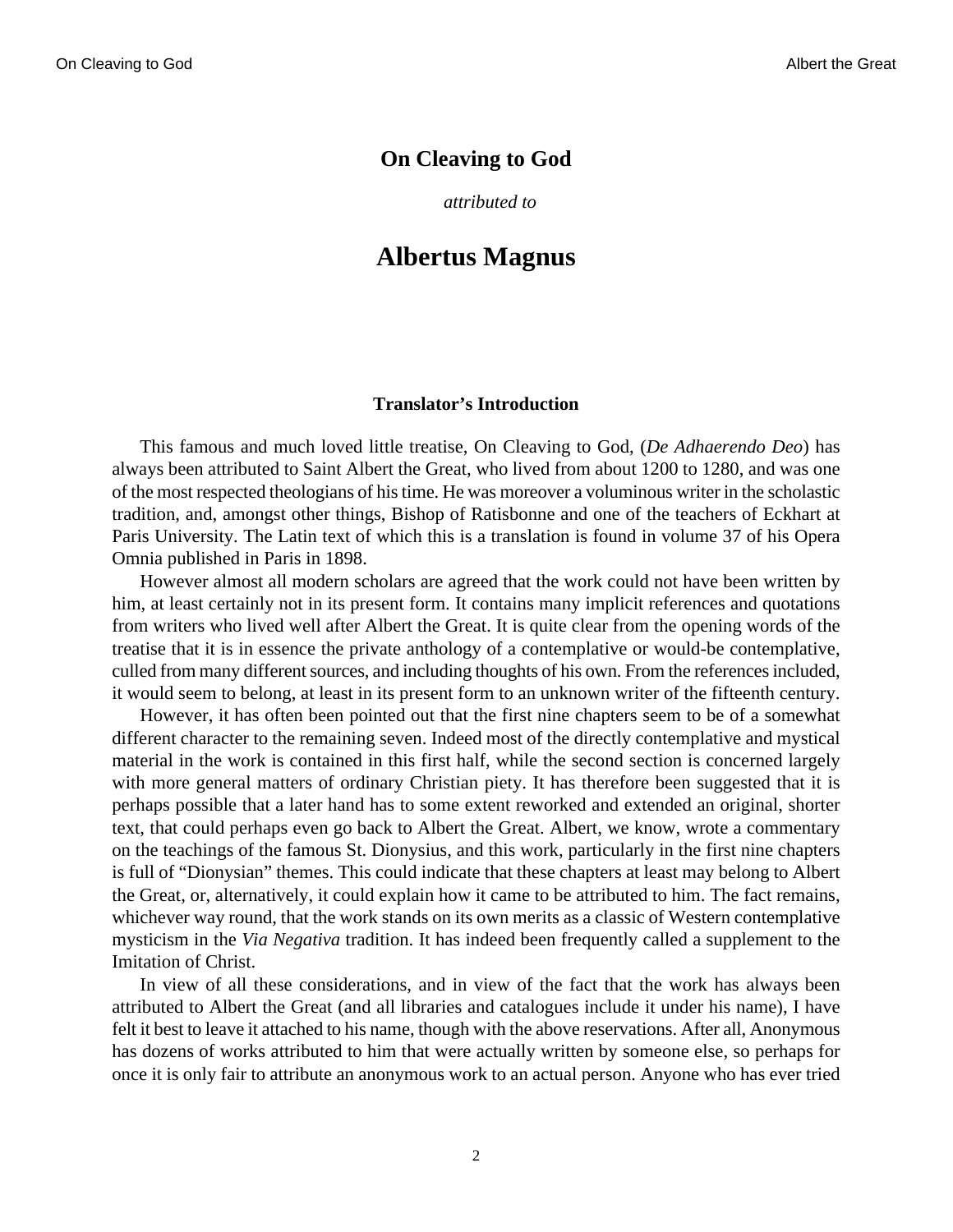to look for a work by Anonymous in a big library catalogue will, I feel confident, be grateful to me!

Like Anonymous, I lay no claims to copyright on this translation. I commit it, and a copy of the Latin original, to the deep in sure and certain hope that it will do its own work.

John Richards

[jhr@universalist.worldonline.co.uk](http://www.ccel.org/a/albert/cleaving/mailto:jhr@universalist.worldonline.co.uk)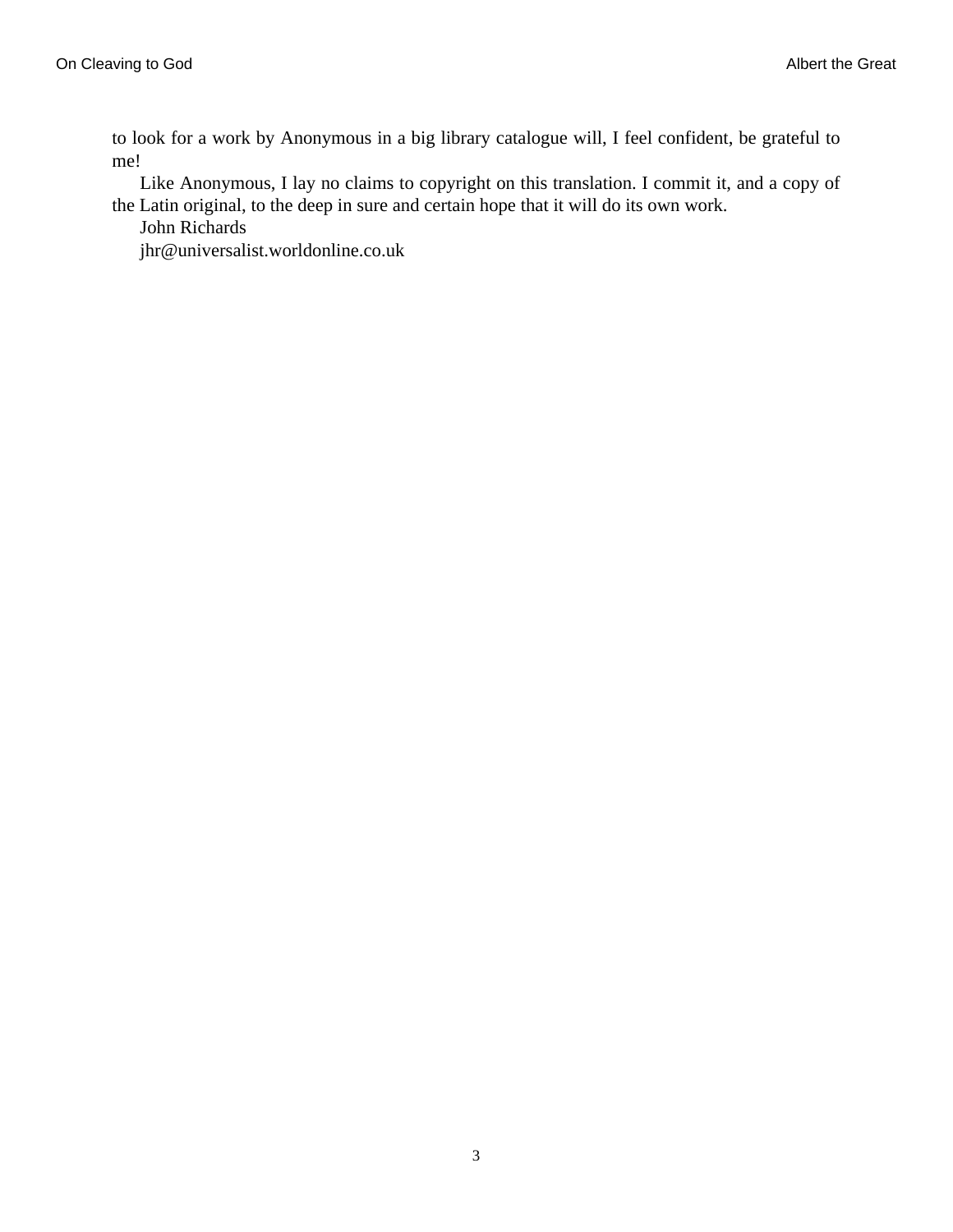#### **On the highest and supreme perfection of man, in so far as it is possible in this life**

<span id="page-7-1"></span><span id="page-7-0"></span>I have had the idea of writing something for myself on and about the state of complete and full abstraction from everything and of cleaving freely, confidently, nakedly and firmly to God alone, so as to describe it fully (in so far as it is possible in this abode of exile and pilgrimage), especially since the goal of Christian perfection is the love by which we cleave to God. In fact everyone is obligated, to this loving cleaving to God as necessary for salvation, in the form of observing the commandments and conforming to the divine will, and the observation of the commandments excludes everything that is contrary to the nature and habit of love, including mortal sin. Members of religious orders have committed themselves in addition to evangelical perfection, and to the things that constitute a voluntary and counselled perfection by means of which one may arrive more quickly to the supreme goal which is God. The observation of these additional commitments excludes as well the things that hinder the working and fervour of love, and without which one can come to God, and these include the renunciation of all things, of both body and mind, exactly as one's vow of profession entails. Since indeed the Lord God is Spirit, and those who worship him must worship in spirit and in truth, in other words, by knowledge and love, that is, understanding and desire, stripped of all images. This is what is referred to in [Matthew 6.6,](http://www.ccel.org/b/bible/asv/xml/asv.Matthew.6.xml#Matthew.6.6) 'When you pray, enter into your inner chamber,' that is, your inner heart, 'and having closed the door,' that is of your senses, and there with a pure heart and a clear conscience, and with faith unfeigned, 'pray to your Father,' in spirit and in truth, 'in secret.' This can be done best when a man is disengaged and removed from everything else, and completely recollected within himself. There, in the presence of Jesus Christ, with everything, in general and individually, excluded and wiped out, the mind alone turns in security confidently to the Lord its God with its desire. In this way it pours itself forth into him in full sincerity with its whole heart and the yearning of its love, in the most inward part of all its faculties, and is plunged, enlarged, set on fire and dissolved into him.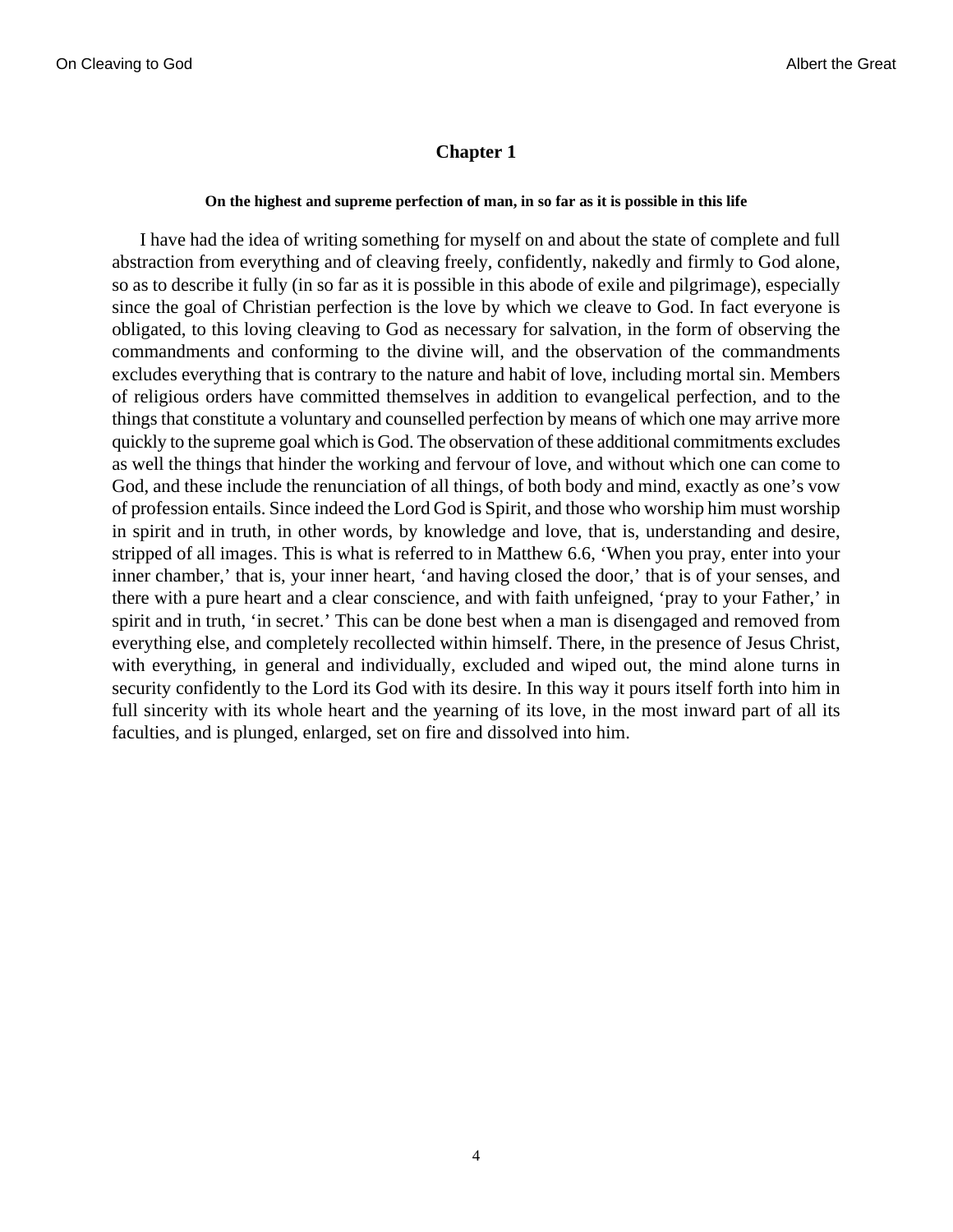#### **How one can cling to and seek Christ alone, disdaining everything else**

<span id="page-8-6"></span><span id="page-8-5"></span><span id="page-8-4"></span><span id="page-8-3"></span><span id="page-8-2"></span><span id="page-8-1"></span><span id="page-8-0"></span>Certainly, anyone who desires and aims to arrive at and remain in such a state must needs above all have eyes and senses closed and not be inwardly involved or worried about anything, nor concerned or occupied with anything, but should completely reject all such things as irrelevant, harmful and dangerous. Then he should withdraw himself totally within himself and not pay any attention to any object entering the mind except Jesus Christ, the wounded one, alone, and so he should turn his attention with care and determination *through* him *into* him - that is, though the man into God, through the wounds of his humanity into the inmost reality of his divinity. Here he can commit himself and all that he has, individually and as a whole, promptly, securely and without discussion, to God's unwearying providence, in accordance with the words of Peter, *cast all your care upon him* [\(1 Peter 5.7\)](http://www.ccel.org/b/bible/asv/xml/asv.i Peter.5.xml#i Peter.5.7), who can do everything. And again, *In nothing be anxious* ([Philippians](http://www.ccel.org/b/bible/asv/xml/asv.Philippians.4.xml#Philippians.4.6) [4.6](http://www.ccel.org/b/bible/asv/xml/asv.Philippians.4.xml#Philippians.4.6)), or what is more, *Cast your burden upon the Lord, and he will sustain you.* ([Psalm 55.22](http://www.ccel.org/b/bible/asv/xml/asv.Psalms.55.xml#Psalms.55.22)) Or again, *It is good for me to hold fast to God,* [\(Ps. 73.28\)](http://www.ccel.org/b/bible/asv/xml/asv.Psalms.73.xml#Psalms.73.28) and *I have always set up God before me*. ([Psalm 16.8\)](http://www.ccel.org/b/bible/asv/xml/asv.Psalms.16.xml#Psalms.16.8) The bride too in the Song of Songs says, *I have found him whom my soul loves,* ([Canticle 3.4\)](http://www.ccel.org/b/bible/asv/xml/asv.Song of Songs.3.xml#Song of Songs.3.4) and again, *All good things came to me along with her.* [\(Wisdom 7.11\)](http://www.ccel.org/b/bible/asv/xml/asv.Wisdom.7.xml#Wisdom.7.11) This, after all, is the hidden heavenly treasure, none other than the pearl of great price, which must be sought with resolution, esteeming it in humble faithfulness, eager diligence, and calm silence before all things, and preferring it even above physical comfort, or honour and renown. For what good does it do a religious if he gains the whole world but suffers the loss of his soul? Or what is the benefit of his state of life, the holiness of his profession, the virtue of his habit and tonsure, or the outer circumstances of his way of life if he is without a life of spiritual humility and truth in which Christ abides through a faith created by love. This is what Luke means by, *the Kingdom of God* (that is, Jesus Christ) *is within you.* [\(Luke 17.21\)](http://www.ccel.org/b/bible/asv/xml/asv.Luke.17.xml#Luke.17.21)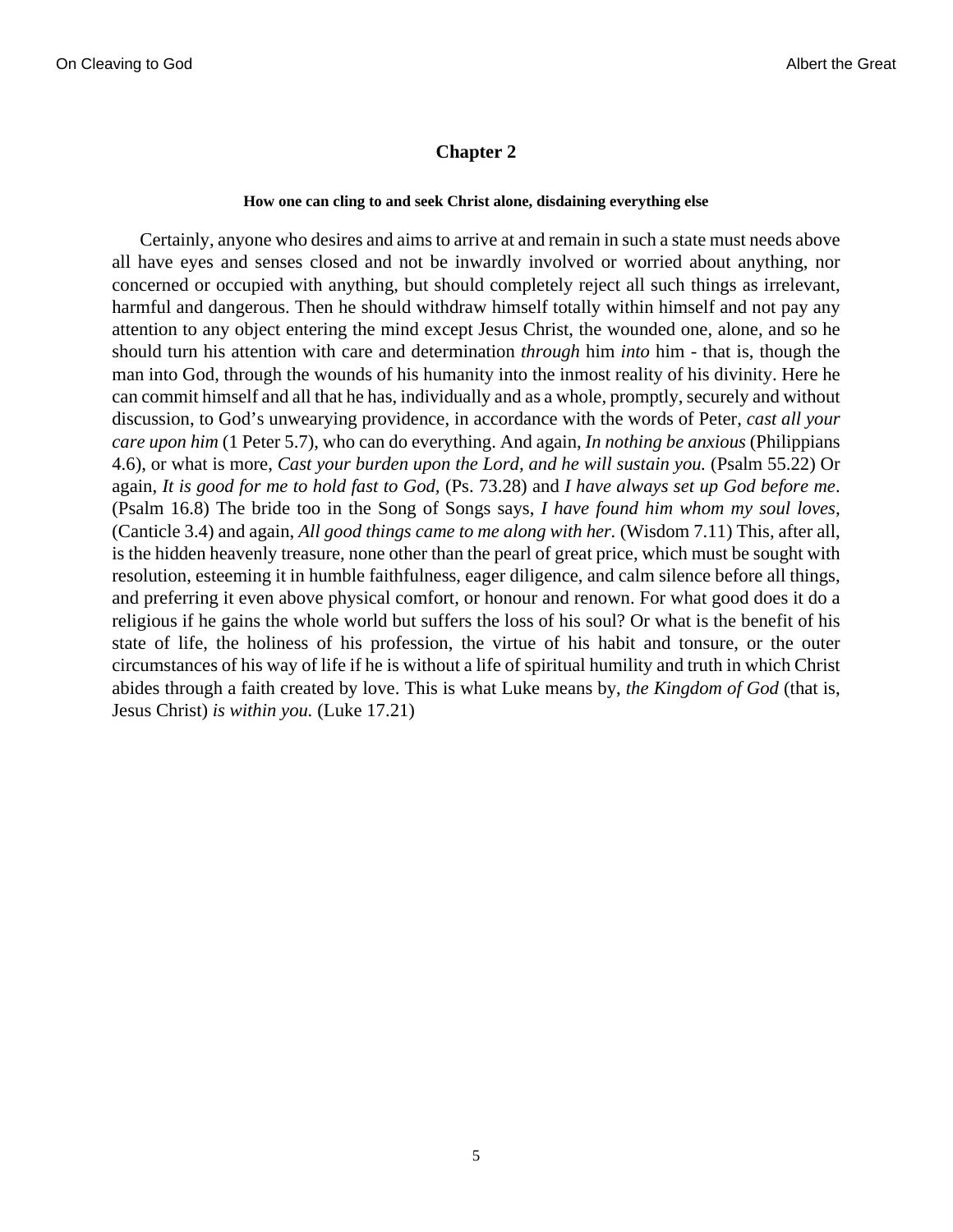#### **What the perfection of man consist of in this life**

<span id="page-9-0"></span>Now the more the mind is concerned about thinking and dealing with what is merely lower and human, the more it is separated from the experience in the intimacy of devotion of what is higher and heavenly, while the more fervently the memory, desire and intellect is withdrawn from what is below to what is above, the more perfect will be our prayer, and the purer our contemplation, since the two directions of our interest cannot both be perfect at the same time, being as different as light and darkness. He who cleaves to God is indeed translated into the light, while he who clings to the world is in the dark. So the supreme perfection of man in this life is to be so united to God that all his soul with all its faculties and powers are so gathered into the Lord God that he becomes one spirit with him, and remembers nothing except God, is aware of and recognises nothing but God, but with all his desires unified by the joy of love, he rests contentedly in the enjoyment of his Maker alone. Now the image of God as found in the soul consists of these three faculties, namely reason, memory and will, and so long as they are not completely stamped with God, the soul is not yet deiform in accordance with the initial creation of the soul. For the true pattern of the soul is God, with whom it must be imprinted, like wax with a seal, and carry the mark of his impress. But this can never be complete until the intellect is perfectly illuminated, according to its capacity, with the knowledge of God, who is perfect truth, until the will is perfectly focused on the love of the perfect good, and until the memory is fully absorbed in turning to and enjoying eternal happiness, and in gladly and contentedly resting in it. And since the glory of the beatitude which is achieved in our heavenly homeland consists in the complete fulfilment of these three faculties, it follows that perfect initiation of them is perfection in this life.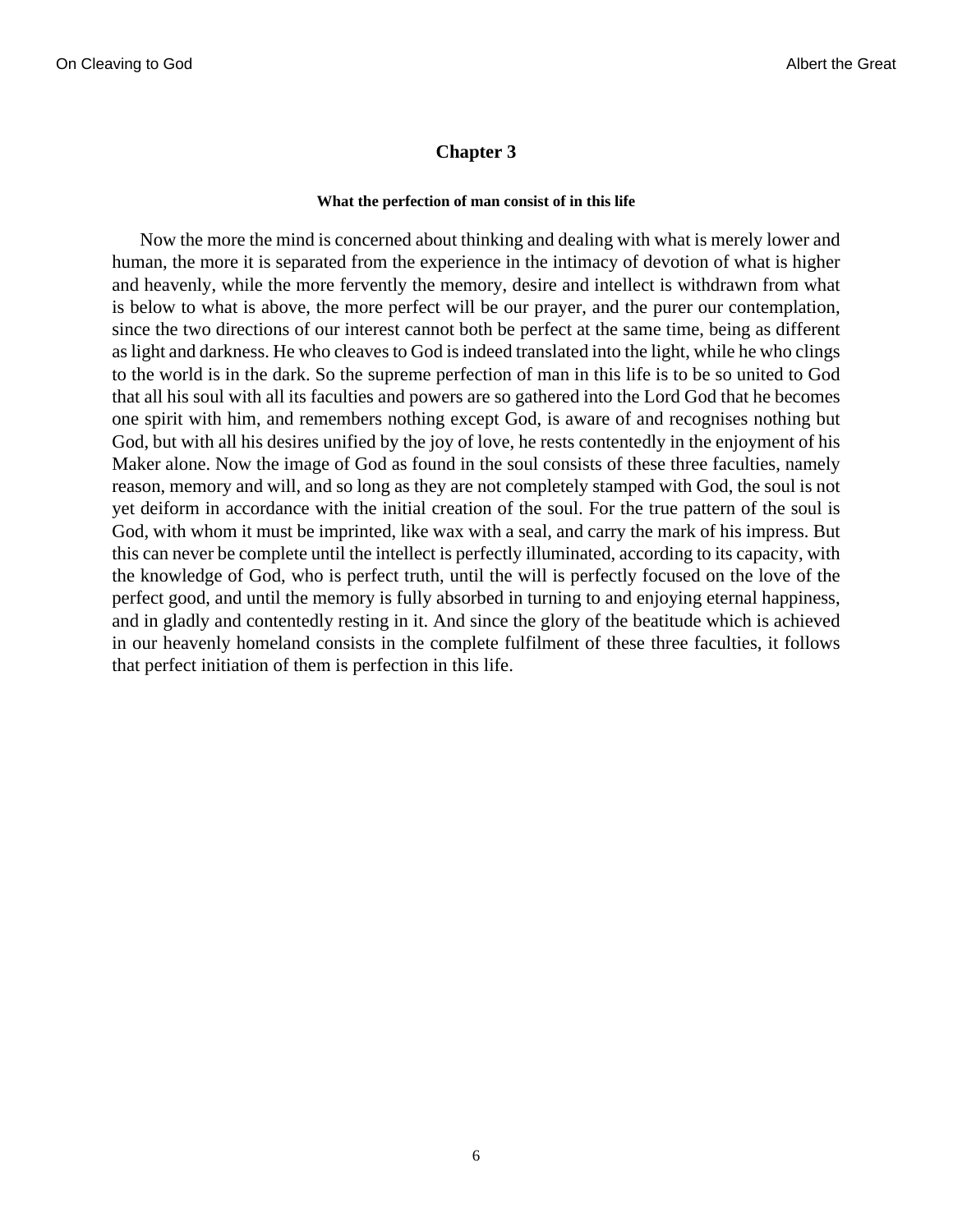#### **How man's activity should be purely in the intellect and not in the senses**

<span id="page-10-0"></span>Happy therefore is the person who by continual removal of fantasies and images, by turning within, and raising the mind to God, finally manages to dispense with the products of the imagination, and by so doing works within, nakedly and simply, and with a pure understanding and will, on the the simplest of all objects, God. So eliminate from your mind all fantasies, objects, images and shapes of all things other than God, so that, with just naked understanding, intent and will, your practice will be concerned with God himself within you. For this is the end of all spiritual exercises - to turn the mind to the Lord God and rest in him with a completely pure understanding and a completely devoted will, without the entanglements and fantasies of the imagination. This sort of exercise is not practised by fleshly organs nor by the exterior senses, but by that by which one is indeed a man. For a man is precisely understanding and will. For that reason, in so far as a man is still playing with the products of the imagination and the senses, and holds to them, it is obvious that he has not yet emerged from the motivation and limitations of his animal nature, that is of that which he shares in common with the animals. For these know and feel objects by means of recognised shapes and sense impressions and no more, since they do not possess the higher powers of the soul. But it is different with man, who is created in the image and likeness of God with understanding, will, and free choice, through which he should be directly, purely and nakedly impressed and united with God, and firmly adhere to him. For this reason the Devil tries eagerly and with all his power to hinder this practice so far as he can, being envious of this in man, since it is a sort of prelude and initiation of eternal life. So he is always trying to draw man's mind away from the Lord God, now by temptations or passions, now by superfluous worries and pointless cares, now by restlessness and distracting conversation and senseless curiosity, now by the study of subtle books, irrelevant discussion, gossip and news, now by hardships, now by opposition, etc. Such matters may seem trivial enough and hardly sinful, but they are a great hindrance to this holy exercise and practice. Therefore, even if they may appear useful and necessary, they should be rejected, whether great or small, as harmful and dangerous, and put out of our minds. Above all therefore it is necessary that things heard, seen, done and said, and other such things, must be received without adding things from the imagination, without mental associations and without emotional involvement, and one should not let past or future associations, implications or constructs of the imagination form and grow. For when constructs of the imagination are not allowed to enter the memory and mind, a man is not hindered, whether he be engaged in prayer, meditation, or reciting psalms, or in any other practice or spiritual exercise, nor will they recur again. So commit yourself confidently and without hesitation, all that you are, and everything else, individually and in general, to the unfailing and totally reliable providence of God, in silence and in peace, and he will fight for you. He will liberate you and comfort you more fully, more effectively and more satisfactorily than if you were to dream about it all the time, day and night, and were to cast around frantically all over the place with the futile and confused thoughts of your mind in bondage, nor will you wear out your mind and body, wasting your time, and stupidly and pointlessly exhausting your strength. So accept everything, separately and in general, wherever it comes from and whatever its origin, in silence and peace, and with an equal mind, as coming to you from a father's hand and his divine providence.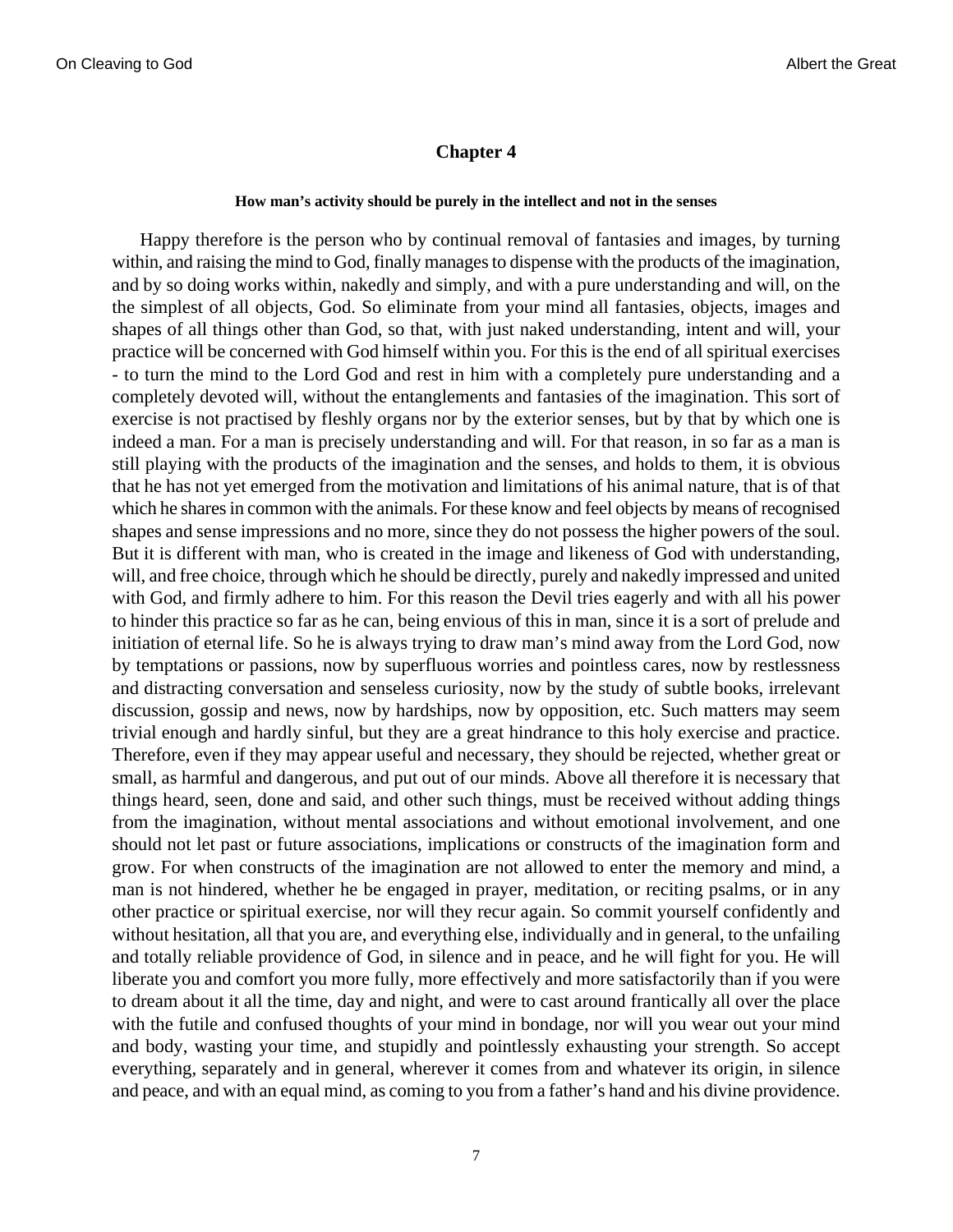So render your imagination bare of the images of all physical things as is appropriate to your state and profession, so that you can cling to him with a bare and undivided mind, as you have so often and so completely vowed to do, without anything whatever being able to come between your soul and him, so that you can pass purely and unwaveringly from the wounds of his humanity into the light of his divinity.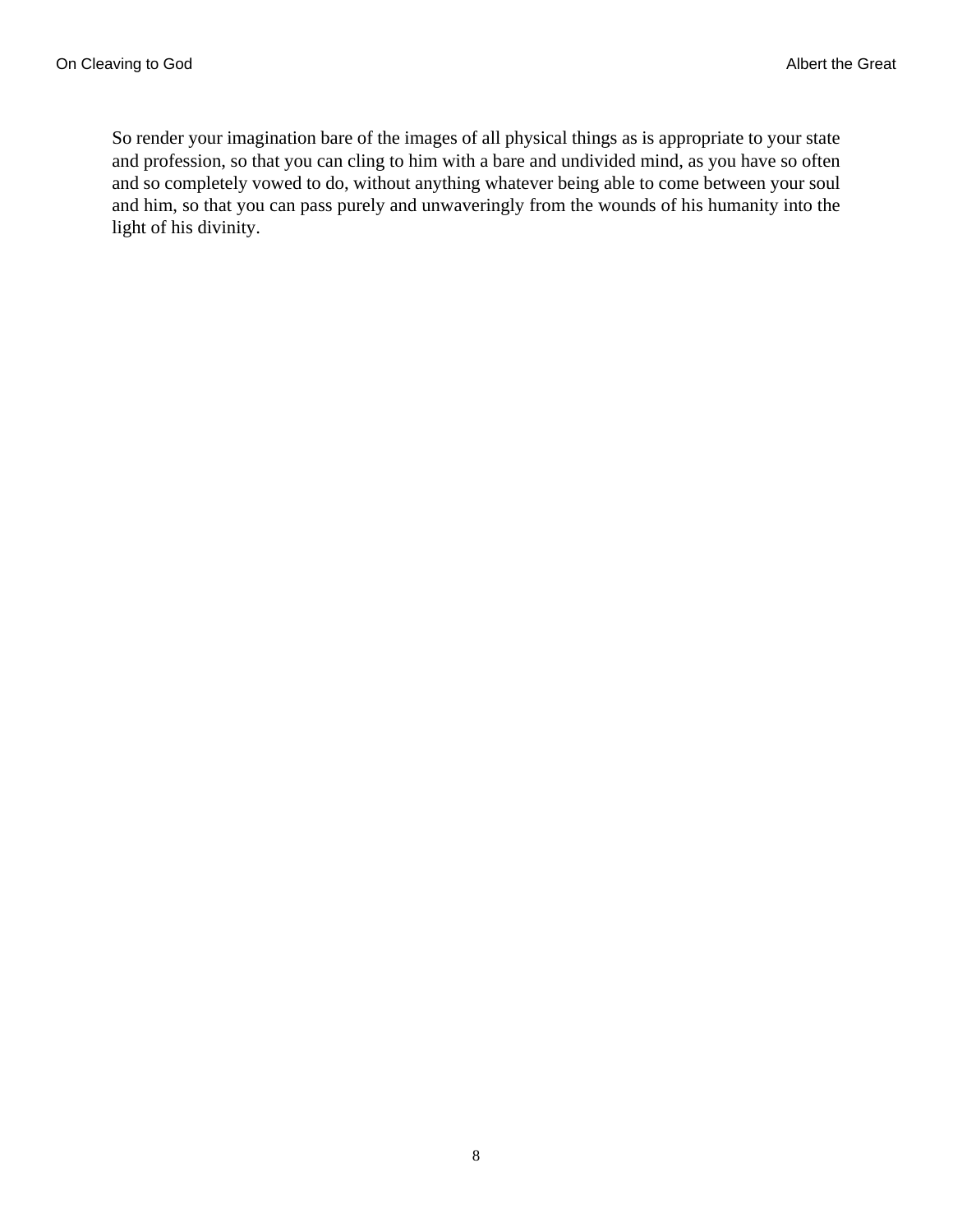#### **On purity of heart which is to be sought above all things**

<span id="page-12-0"></span>If your desire and aim is to reach the destination of the path and home of true happiness, of grace and glory, by a straight and safe way then earnestly apply your mind to seek constant purity of heart, clarity of mind and calm of the senses. Gather up your heart's desire and fix it continually on the Lord God above. To do so you must withdraw yourself so far as you can from friends and from everyone else, and from the activities that hinder you from such a purpose. Grasp every opportunity when you can find the place, time and means to devote yourself to silence and contemplation, and gathering the secret fruits of silence, so that you can escape the shipwreck of this present age and avoid the restless agitation of the noisy world. For this reason apply yourself at all times to purity, clarity and peace of heart above all things, so that, so far as possible, you can keep the doors of your heart resolutely barred to the forms and images of the physical senses and worldly imaginations by shutting off the doors of the physical senses and turning within yourself. After all, purity of heart is recognised as the most important thing among all spiritual practices, as its final aim, and the reward for all the labours that a spiritual-minded person and true religious may undertake in this life. For this reason you should with all care, intelligence and effort free your heart, senses and desires from everything that can hinder their liberty, and above all from everything in the world that could possibly bind and overcome you. So struggle in this way to draw together all the distractions of your heart and desires of your mind into one true, simple and supreme good, to keep them gathered within yourself in one place, and by this means to remain always joined to things divine and to God in your mind, to abandon the unreliable things of earth, and be able to translate your mind continually to the things above within yourself in Jesus Christ. To which end, if you have begun to strip and purify yourself of images and imaginations and to simplify and still your heart and mind in the Lord God so that you can draw and taste the well of divine grace in everything within yourself, and so that you are united to God in your mind by a good will, then this itself is enough for you in place of all study and reading of holy scripture, and as demonstration of love of God and neighbour, as devotion itself testifies. So simplify your heart with all care, diligence and effort so that still and at peace from the products of the imagination you can turn round and remain always in the Lord within yourself, as if your mind were already in the now of eternity, that is of the godhead. In this way you will be able to renounce yourself through love of Jesus Christ, with a pure heart, clean conscience and unfeigned faith, and commit yourself completely and fully to God in all difficulties and eventualities, and be willing to submit yourself patiently to his will and good pleasure at all times. For this to come about you must repeatedly retreat into your heart and remain there, keeping yourself free from everything, so far as is possible. You must always keep the eye of your mind clear and still. You must guard your understanding from daydreams and thoughts of earthly things. You must completely free the inclination of your will from worldly cares and cling with all your being to the supreme true good with fervent love. You must keep your memory always lifted up and firmly anchored in that same true supreme good and only uncreated reality. In just this way your whole mind gathered up with all its powers and faculties in God, may become one spirit with him, in whom the supreme perfection of life is known to consist. This is the true union of spirit and love by which a man is made compliant to all the impulses of the supreme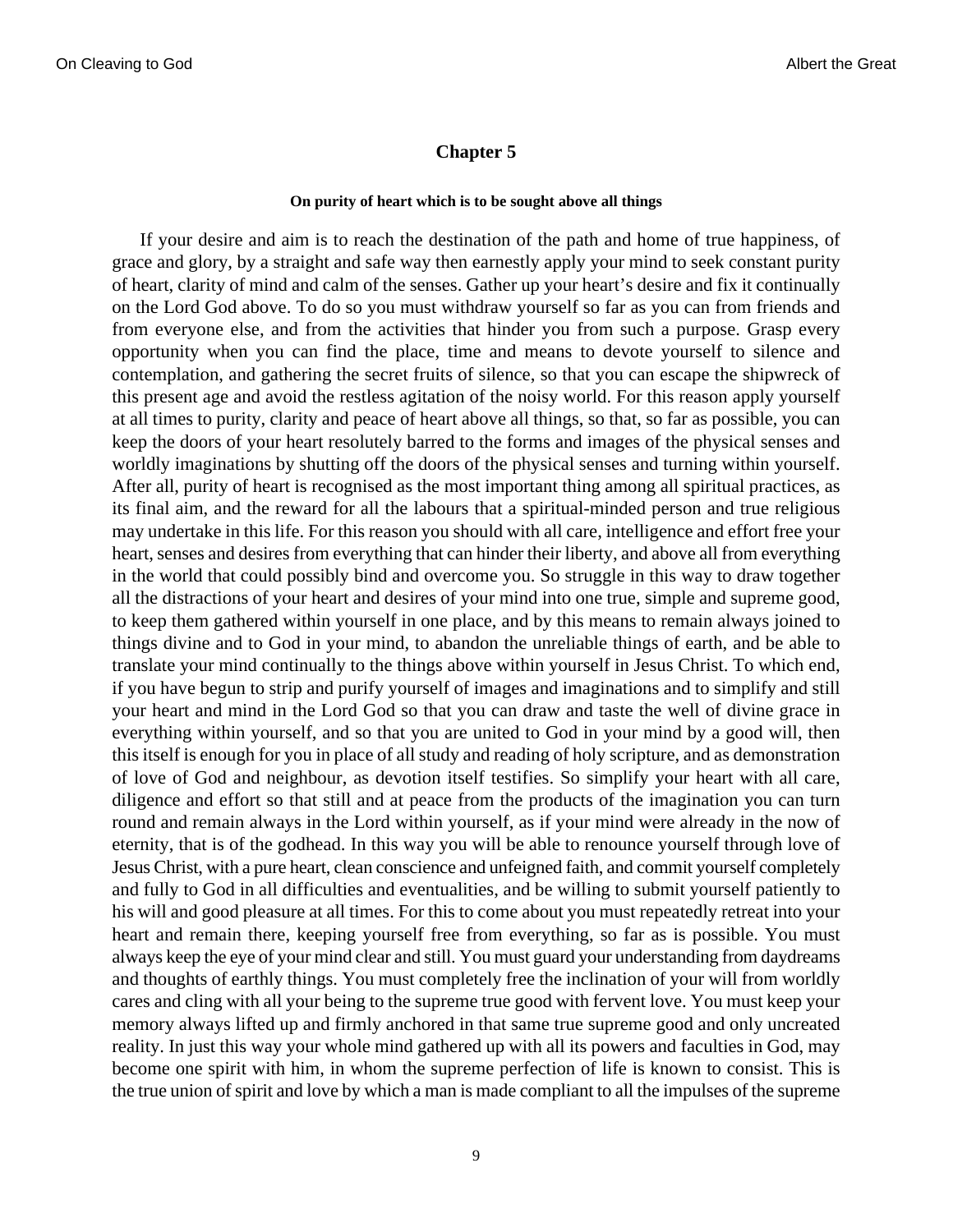and eternal will, so that he becomes by grace what God is by nature. At the same time it should be noted that in the very moment in which one is able, by God's help, to overcome one's own will, that is to cast away from oneself inordinate love or strong feeling, in other words so as to dare simply to trust God completely in all one's needs, by this very fact one becomes so pleasing to God that his grace is imparted to one, and through that very grace one experiences that true love and devotion which drives out all uncertainty and fear and has full confidence in God. What is more, there can be no greater happiness than to place one's all in him who lacks nothing. So why do you still remain in yourself where you cannot stay. Cast yourself, all of yourself, with confidence into God and he will sustain you, heal you and make you safe. If you dwell on these things faithfully within, they will do more to confer a happy life on you than all riches, pleasures and honours, and above all the wisdom and knowledge of this present deceitful world and its life, even if you were to excel in them all that ever lived.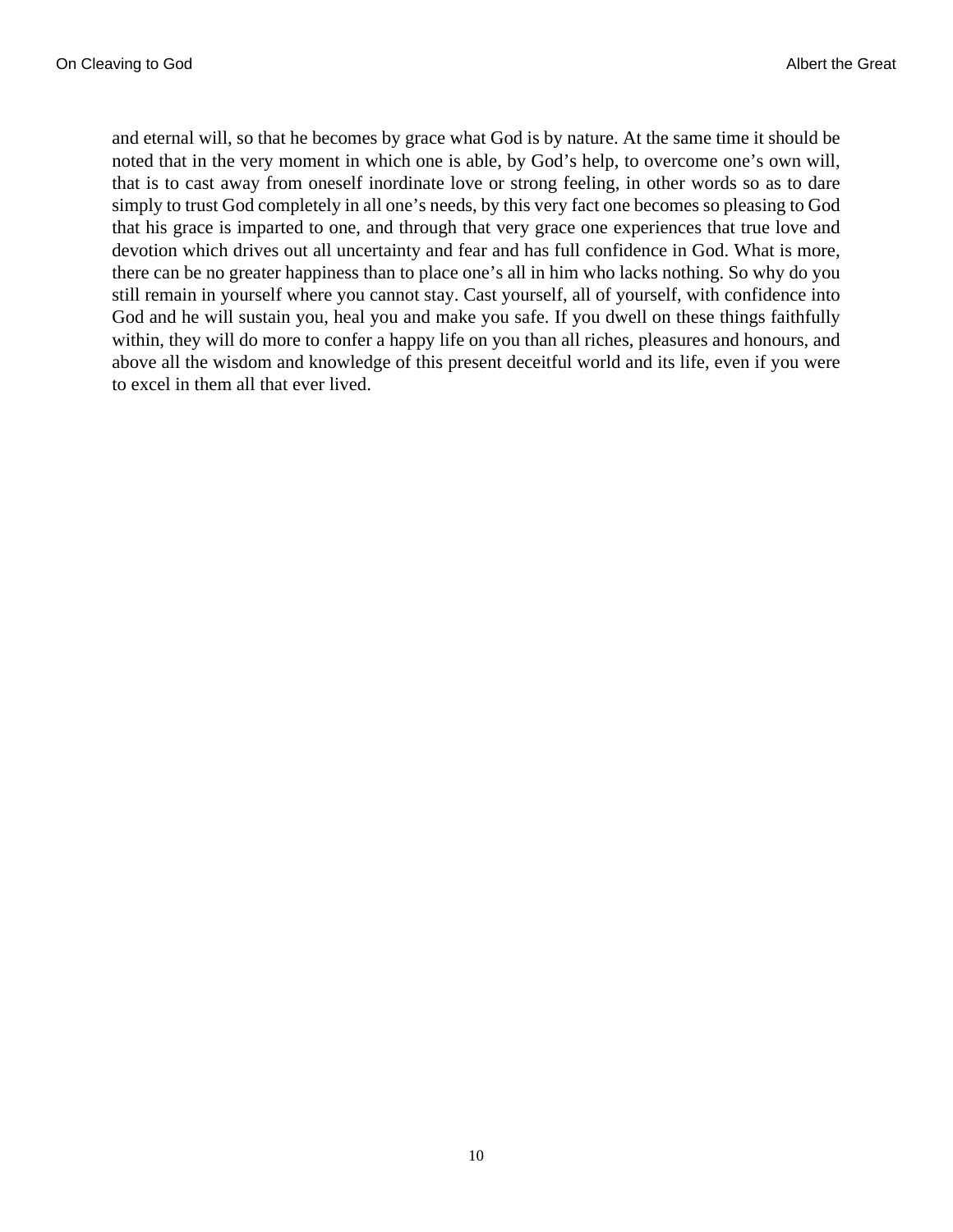#### **That the devout man should cleave to God with naked understanding and will**

<span id="page-14-0"></span>The more you strip yourself of the products of the imagination and involvement in external, worldly things and the objects of the senses, the more your soul will recover its strength and its inner senses so that it can appreciate the things which are above. So learn to withdraw from imaginations and the images of physical things, since what pleases God above everything is a mind bare of those sorts of forms and objects, for it is his delight to be with the sons of men, that is those who, at peace from such activities, distractions and passions, seek him with a pure and simple mind, empty themselves for him, and cleave to him. Otherwise, if your memory, imagination and thought is often involved with such things, you must needs be filled with the thought of new things or memories of old ones, or identified with other changing objects. As a result, the Holy Spirit withholds itself from thoughts bereft of understanding. So the true lover of Jesus Christ should be so united through good will in his understanding with the divine will and goodness, and be so bare of all imaginations and passions that he does not even notice whether he is being mocked or loved, or something is being done to him. For a good will turns everything to good and is above everything. So if the will is good and is obedient and united to God with pure understanding, he is not hurt even if the flesh and the senses and the outer man is moved to evil, and is slow to good, or even if the inner man is slow to feel devotion, but should simply cleave to God with faith and good will in naked understanding. He is doing this if he is conscious of all his own imperfection and nothingness, recognises his good to consist in his Creator alone, abandons himself with all his faculties and powers, and all creatures, and immerses himself wholly and completely in the Creator, so that he directs all his actions purely and entirely in his Lord God, and seeks nothing apart from him, in whom he recognises all good and all joy of perfection to be found. And he is so transformed in a certain sense into God that he cannot think, understand, love or remember anything but God himself and the things of God. Other creatures however and even himself he does not see, except in God, nor does he love anything except God alone, nor remember anything about them or himself except in God. This knowledge of the truth always makes the soul humble, ready to judge itself and not others, while on the contrary worldly wisdom makes the soul proud, futile, inflated and puffed up with wind. So let this be the fundamental spiritual doctrine leading to the knowledge of God, his service and familiarity with him, that if you want to truly possess God, you must strip your heart of all love of things of the senses, not just of certain creatures, so that you can turn to the Lord your God with a simple and whole heart and with all your power, freely and without any double-mindedness, care or anxiety, but with full confidence in his providence alone about everything.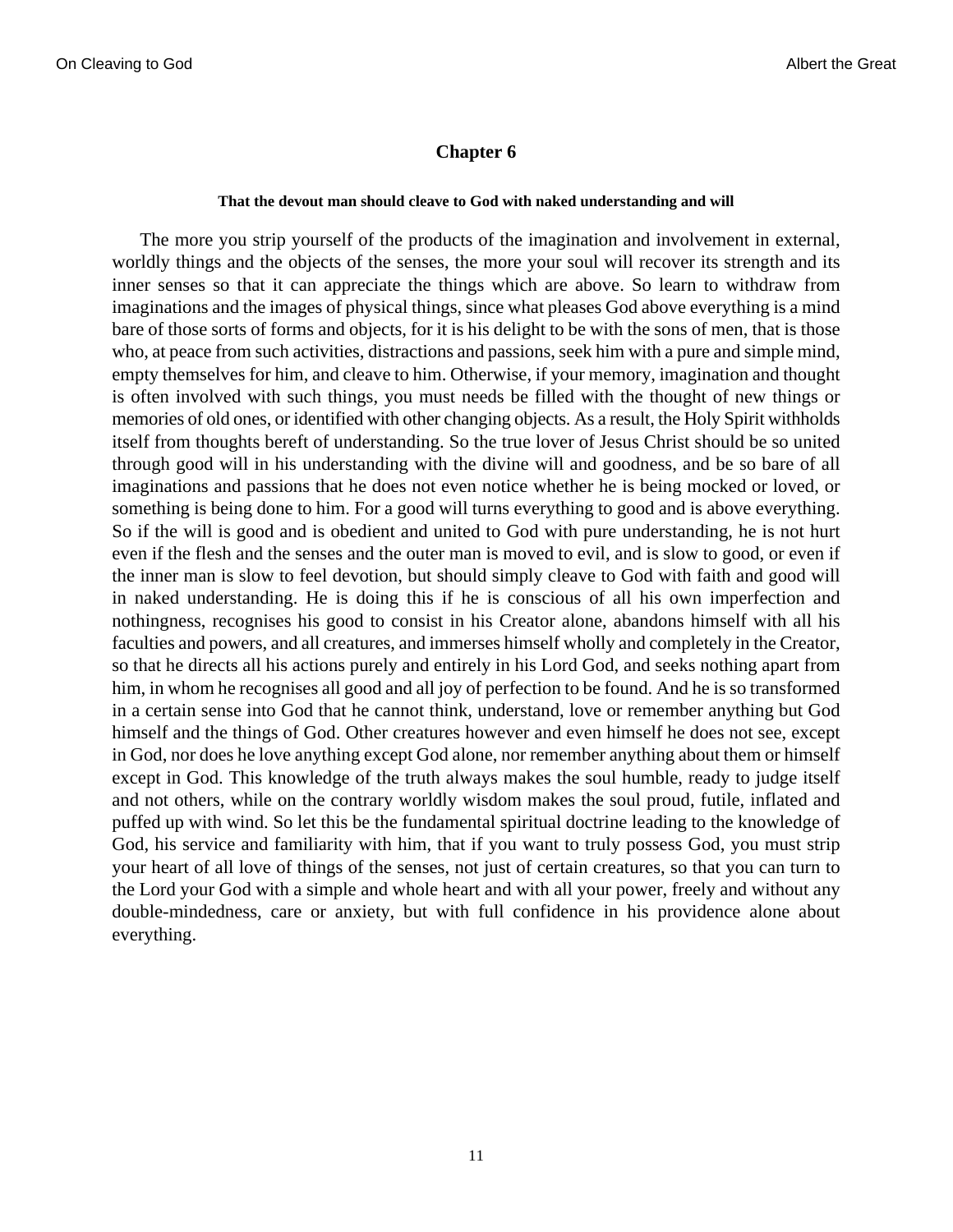#### **How the heart should be gathered within itself**

<span id="page-15-0"></span>What is more, as is said in the book On the Spirit and the Soul (of St. Augustine), to ascend to God means to enter into oneself. He who entering within and penetrating his inmost nature, goes beyond himself, he is truly ascending to God. So let us withdraw our hearts from the distractions of this world, and recall them to the inner joys, so that we can establish them to some degree in the light of divine contemplation. For this is the life and peace of our hearts - to be established by intent in the love of God, and to be sweetly remade by his comforting. But the reason why we are in so many ways hindered in the practical enjoyment of this matter and are unable to get into it is clearly because the human mind is so distracted by worries that it cannot bring its memory to turn within, is so clouded by its imaginations that it cannot return to itself with its understanding, and is so drawn away by its desires that it is quite unable to come back to itself by desire for inner sweetness and spiritual joy. Thus it is so prostrate among the sense objects presented to it that it cannot enter into itself as the image of God. It is therefore right and necessary for the mind to raise itself above itself and everything created by the abandonment of everything, with humble reverence and great trust, and to say within itself, He whom I seek, love, thirst for and desire from everything and more than anything is not a thing of the senses or the imagination, but is above everything that can be experienced by the senses and the intellect. He cannot be experienced by any of the senses, but is completely desirable to my will. He is moreover not discernable, but is perfectly desirable to my inner affections. He cannot be comprehended, but can be loved in his fullness with a pure heart, for he is above all lovable and desirable, and of infinite goodness and perfection. And then a darkness comes over the mind and it is raised up into itself and penetrates even deeper. And the more inward-looking the desire for it, the more powerful this means of ascent to the mysterious contemplation of the holy Trinity in Unity and Unity in Trinity in Jesus Christ is, and the more interior the yearning, the more productive it is. Certainly in matters spiritual the more inward they are the greater they are as spiritual experiences. For this reason, never give up, never stop until you have tasted some pledge, as I might say, or foretaste of the future full experience, and until you have obtained the satisfaction of however small a first fruits of the divine joy. And do not give up pursuing it and following its scent until you have seen the God of gods in Sion. Do not stop or turn back in your spiritual journey and your union and adherence to God within you until you have achieved what you have been seeking. Take as a pattern of this the example of those climbing an ordinary mountain. If our mind is involved by its desires in the things which are going on below, it is immediately carried away by endless distractions and side tracks, and being to some extent divided against itself, is weakened and as it were scattered amongst the things which it seeks with its desires. The result is ceaseless movement, travel without an arrival, and labour without rest. If on the other hand our heart and mind can withdraw itself by its desire and love from the infinite distraction below of the things beneath it, can learn to be with itself, abandoning these lower things and gathering itself within itself into the one unchanging and satisfying good, and can hold to it inseparably with its will, it is correspondingly more and more gathered together in one and strengthened, as it is raised up by knowledge and desire. In this way it will become accustomed to the true supreme good within itself until it will be made completely immovable and arrive securely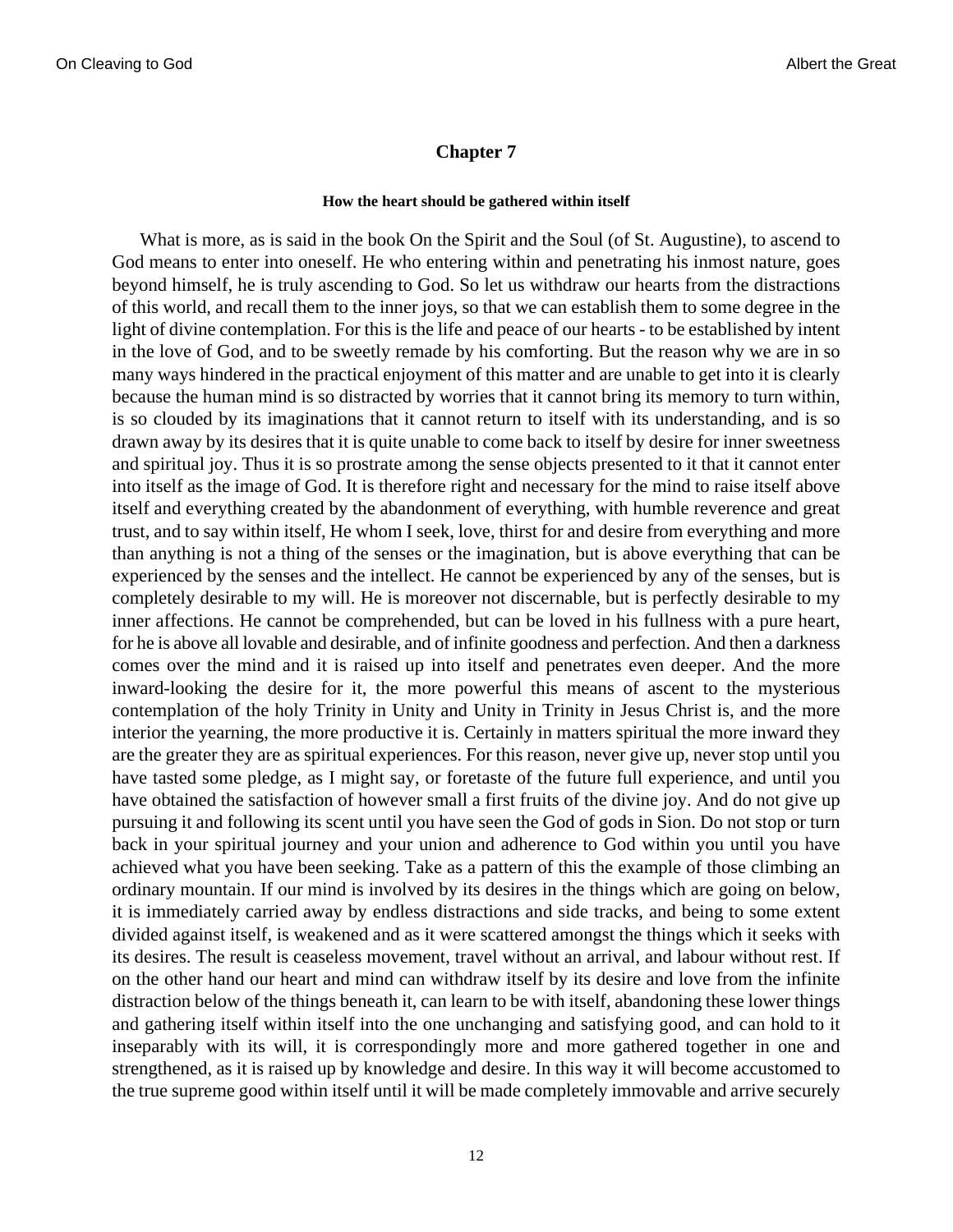at that true life which is the Lord God himself, so that it can now rest in him within and in peace without any changeability or vicissitude of time, perfectly gathered within itself in the secret divine abode in Christ Jesus who is the way for those who come to him, the truth and life.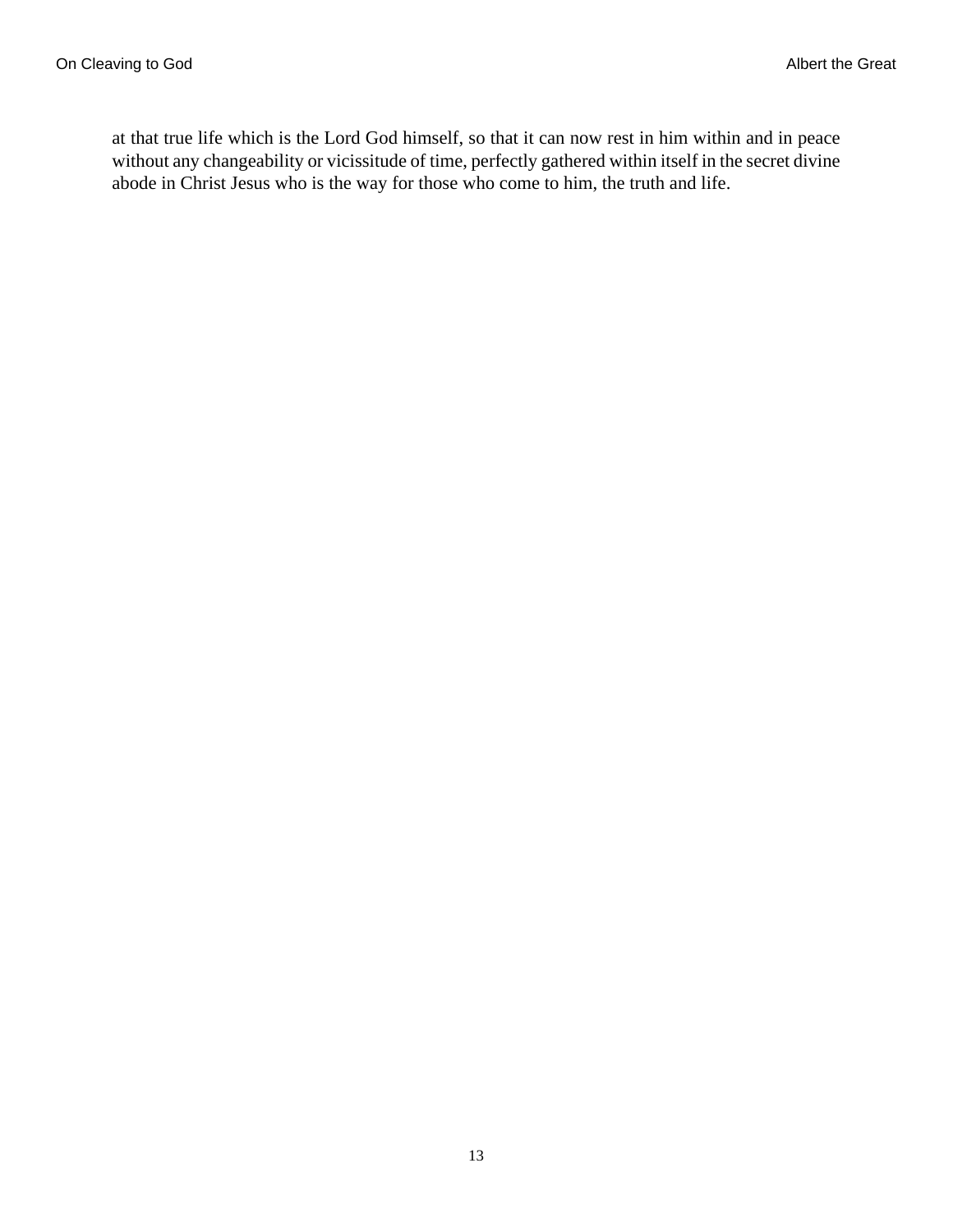#### **How a religious man should commit himself to God in all circumstances whatsoever**

<span id="page-17-0"></span>I am now completely convinced that you will recognise from these arguments that the more you strip yourself of the products of your imagination and all worldly and created things, and are united to God with your intellect by a good will, the closer you will approach the state of innocence and perfection. What could be better? And what could be more happy and joyful? Above all it is important for you to keep your mind bare - without imaginations and images and free of any sort of entanglement, so that you are not concerned about either the world, friends, prosperity or adversity, or anything present, past or future, whether in yourself or in others - not even your own sins. But consider yourself with a certain pure simplicity to be alone with God outside the world, and as if your mind were already in eternity and separated from the body so that it will certainly not bother about worldly things or be concerned about the state of the world, about peace or war, about good weather or rain, or about anything at all in this world, but with complete docility will turn to God alone, be empty for him and cleave to him. So now in this way ignore your body and all created things, present or future, and direct the high point of your mind and spirit directly, as best you can, naked and unencumbered on the uncreated light. And let your spirit be cleansed in this way from all imaginations, coverings and things obscuring its vision, like an angel (not) tied to a body, who is not hindered by the works of the flesh nor tangled in vain and wandering thoughts. Let your spirit therefore arm itself against all temptations, vexations, and injuries so that it can persevere steadily in God when attacked by either face of fortune. So that when some inner disturbance or boredom or mental confusion come you will not be indignant or dejected because of it, nor run back to vocal prayers or other forms of consolation, but only to lift yourself up in your intellect by a good will to hold on to God with your mind whether the natural inclination of the body wills it or not. The religious-minded soul should be so united to God and should have or render its will so conformed to the divine will that it is not occupied with any created thing or cling to it any more than before it was created, and as if nothing existed except God and the soul itself. And in this way it should accept everything confidently and equally, in general and in particular, from the hand of divine providence, agreeing in everything with the Lord in patience, peace and silence. The thing is that the most important thing of all for a spiritual life is to strip the mind of all imaginations so that one can be united in one's intellect to God by a good will, and conformed to him. Besides, nothing will then be intermediary between you and God. This obvious, since nothing external will stand between you when by the vow of voluntary poverty you will have removed the possession of anything whatsoever, and by the vow of chastity you will have abandoned your body, and by obedience you will have given up your will and your soul itself. And in this way nothing will be left to stand between you and God. That you are a religious person is indicated by your profession, your state, and now your habit and tonsure and such like, but whether you are only a religious in appearance or a real one, you will find out. Bear in mind therefore how greatly you have fallen away and sin against the Lord your God and all his justice if you behave otherwise and cling with your will and love to what is created rather than to the Creator himself, putting the created before the Creator.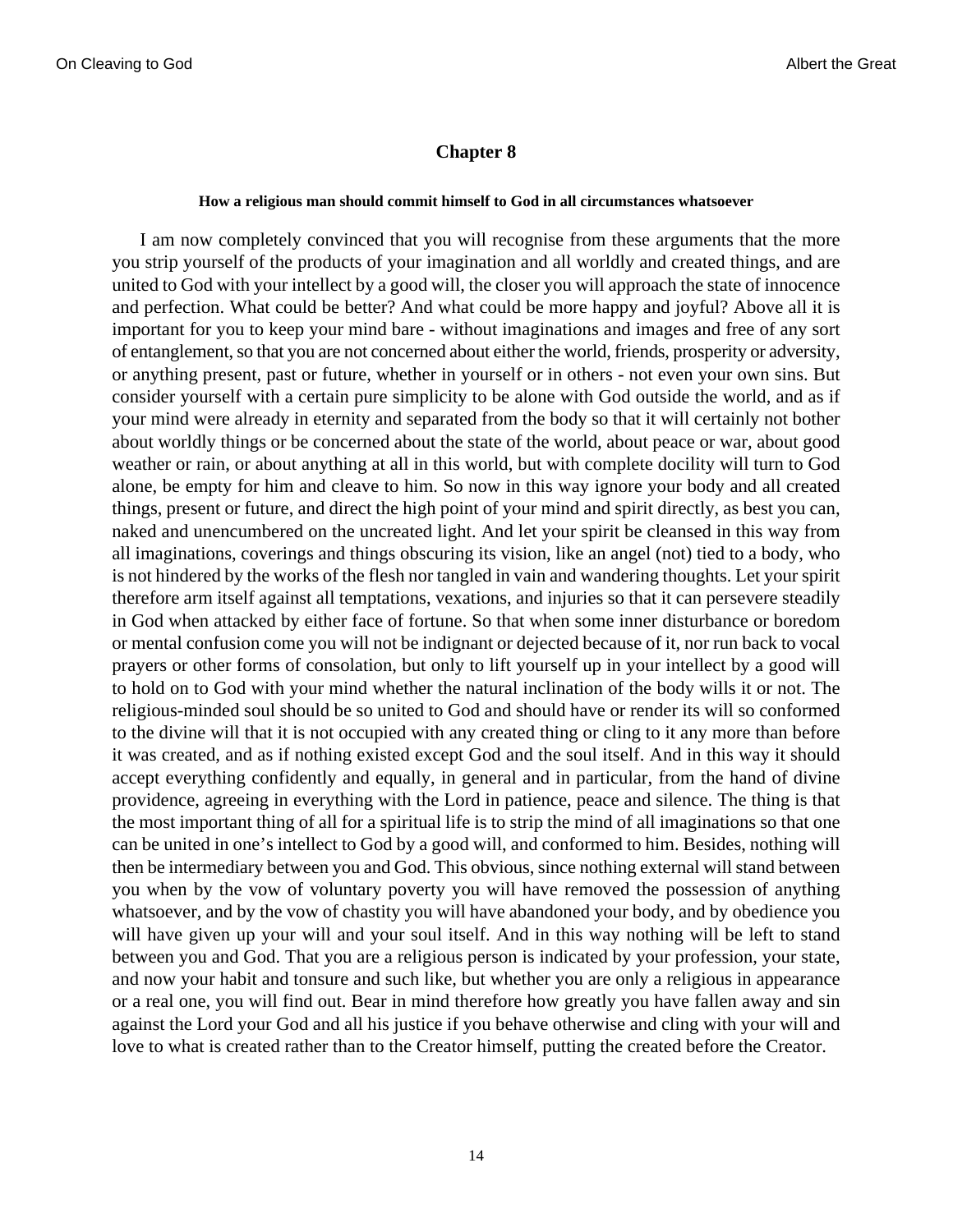#### **How much the contemplation of God is to be preferred to all other exercises**

<span id="page-18-0"></span>Now since all things other than God are the effect and work of the Creator himself, their having ability and being is a limited power and existence, and being as they are created out of nothing, they are circumscribed by the effects of their nothingness, while their tendency of themselves towards nothingness means that we receive our existence, preservation and activity moment by moment from the Creator himself, along with whatever other qualities created things may have, just as we receive their insufficiency to any action of themselves, both with regard to themselves and to others, in relation to him whose operation they are, they remain as a nothing before something which exists, and as something finite before what is infinite. For this reason let all our actual contemplation, life and activity take place in him alone, about him, for him and towards him who is able and capable to produce with a single nod of his will things infinitely more perfect than any that exist now. No contemplation and fruition of love, whether intellectual or affective, is more useful, more perfect and more satisfying than that which is of God himself, the Creator, our supreme and true Good, from whom, through whom and to whom are all things. He is infinitely satisfying both to himself and to all others, who contains within himself in absolute simplicity and from all eternity the perfection of all things, in whom there is nothing which is not himself, before whom and through whom remain the causes of all things impermanent, and in whom dwell the unchanging origins of all changing things, while even the eternal reasons of all temporal things, rational and irrational, abide in him. He brings everything to completion, and fills all things, in general and in particular, completely and essentially with himself. He is more intimately and more really present to everything by his being than each thing is to itself, for in him all things are united together, and live in him eternally. What is more, if someone, out of weakness or from lack of intellectual practice, is detained longer in the contemplation of created things, this supreme, true and fruitful contemplation may still be seen as possible for mortal man, so that there may take place an upward leap in all his contemplations and meditations, whether about created things or the Creator, and the appreciation of God the Creator himself, the One and Three, may surge up within so that he come to burn with the fire of divine love and the true life in himself and in others, in such a way as to make him deserving of the joy of eternal life. Even in this one should bear in mind the difference between the contemplation of faithful Catholics and that of pagan philosophers, for the contemplation of the philosophers is for the perfection of the contemplator himself, and consequently it is confined to the intellect and their aim in it is intellectual knowledge. But the contemplation of the Saints, and of Catholics, is for the love of him, that is of the God they are contemplating. As a result it is not confined in the final analysis to the intellect in knowledge, but crosses over into the will through love. That is why the Saints in their contemplation have the love of God as their principal aim, since it is more satisfying to know and possess even the Lord Jesus Christ spiritually through grace than physically or even really but without grace. Furthermore, while the soul is withdrawn from everything and is turned within, the eye of contemplation is opened and sets itself up a ladder by which it can pass to the contemplation of God. By this contemplation the soul is set on fire for eternal things by the heavenly and divine good things it experiences, and views all the things of time from a distance and as if they were nothing. Hence when we approach God by the way of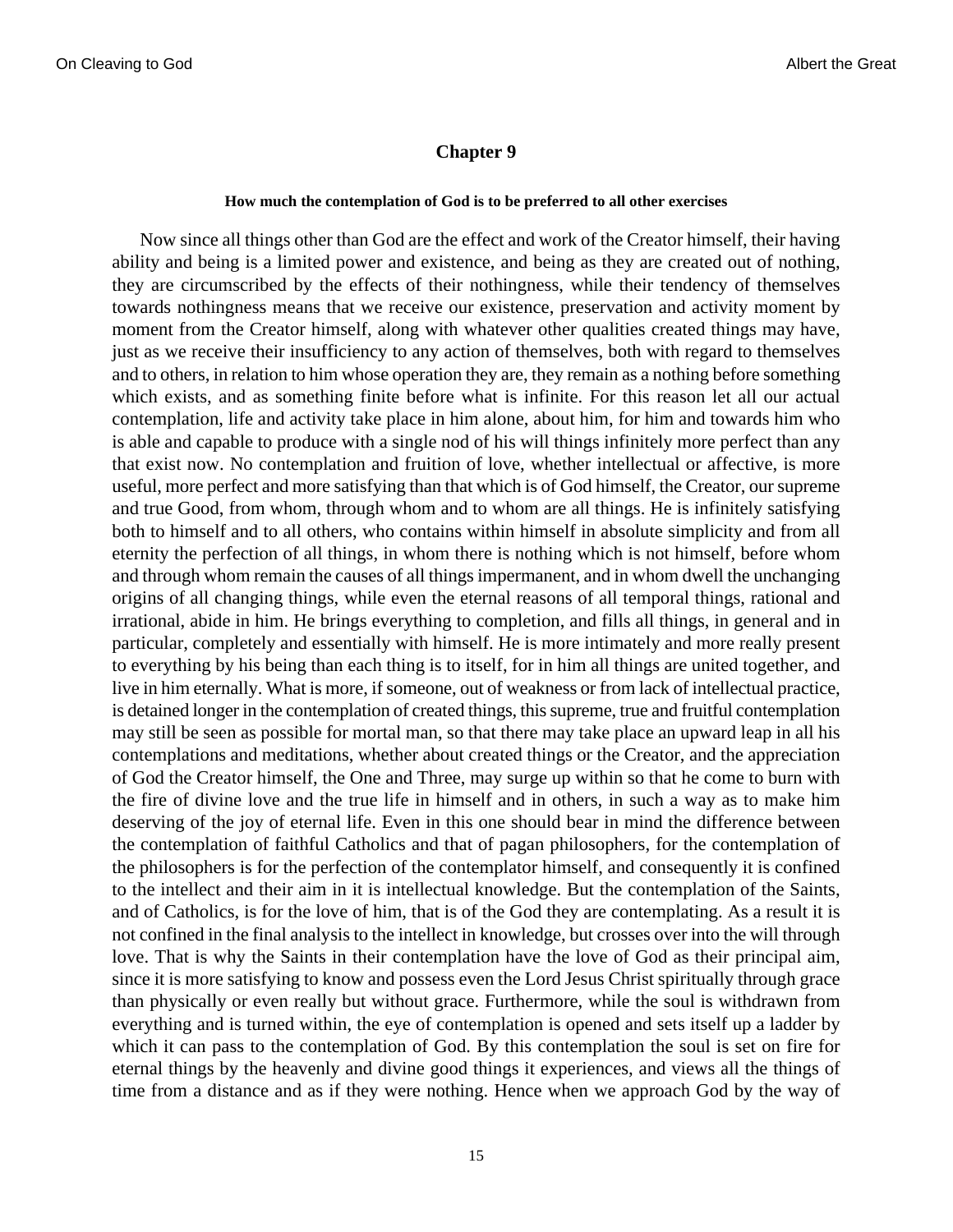<span id="page-19-2"></span><span id="page-19-1"></span><span id="page-19-0"></span>negation, we first deny him everything that can be experienced by the body, the senses and the imagination, secondly even things experienceable by the intellect, and finally even being itself in so far as it is found in created things. This, so far as the nature of the way is concerned, is the best means of union with God, according to Dionysius. And this is the cloud in which God is said to dwell, which Moses entered, and through this came to the inaccessible light. Certainly, *it is not the spiritual which comes first, but the natural,* [\(1 Corinthians 15.46](http://www.ccel.org/b/bible/asv/xml/asv.i Corinthians.15.xml#i Corinthians.15.46)) so one must proceed by the usual order of things, from active work to the quiet of contemplation, and from moral virtues to spiritual and contemplative realities. Finally, my soul, why are you uselessly preoccupied with so many things, and always busy with them? Seek out and love the one supreme good, in which is all that is worth seeking, and that will be enough for you. Unhappy therefore is he who knows and possesses everything other than this, and does not know this. While if he knows everything as well as this, it is not from knowing them that he is better off but because of This. That is why John says, *This is eternal life, to know Thee,* etc. [\(John 17.3](http://www.ccel.org/b/bible/asv/xml/asv.John.17.xml#John.17.3)) and the prophet says, *I will be satisfied when your glory becomes manifest.* ([Psalm 17.15](http://www.ccel.org/b/bible/asv/xml/asv.Psalms.17.xml#Psalms.17.15))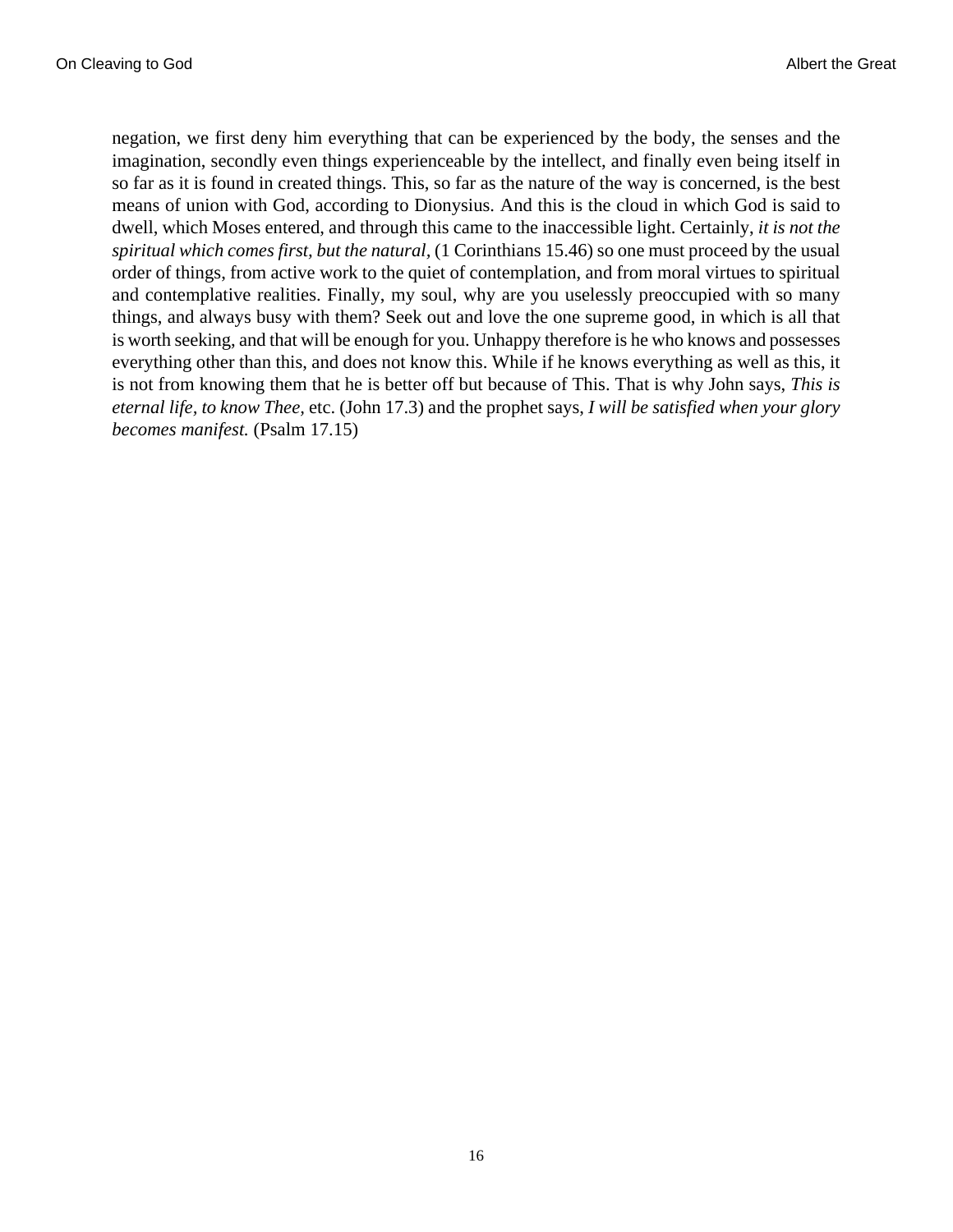#### <span id="page-20-0"></span>**That one should not be concerned about feeling tangible devotion so much as about cleaving to God with one's will**

<span id="page-20-2"></span><span id="page-20-1"></span>Furthermore you should not be much concerned about tangible devotion, the experience of sweetness or tears, but rather that you should be mentally united with God within yourself by a good will in your intellect. For what pleases God above everything is a mind free from imaginations, that is images, ideas and the representations of created things. It befits a monk to be indifferent to everything created so that he can turn easily and barely to God alone within himself, be empty for him and cleave to him. For this reason deny yourself so that you can follow Christ, the Lord your God, in nakedness, who was himself poor, obedient, chaste, humble and suffering, and in whose life and death many were scandalised, as is clear from the Gospel accounts. After all, a soul which is separated from the body pays no attention to what is done to its abandoned body - whether it is burned, hanged, or reviled, and is in no way saddened by the afflictions imposed on the body, but thinks only of the Now of eternity and the One Thing which the Lord calls necessary in the Gospel. So you too should treat your body as if you were no longer in the body, but think always of the eternity of your soul in God, and direct your thoughts carefully to that One Thing of which Christ said, *For one thing is necessary.* [\(Luke 10.42\)](http://www.ccel.org/b/bible/asv/xml/asv.Luke.10.xml#Luke.10.42) You will experience because of it great grace, helping you towards the acquisition of nakedness of mind and simplicity of heart. Indeed this One Thing is very much present with you if you have made yourself bare of imaginations and all other entanglements, and you will soon experience that this is so - namely when you can be empty and cleave to God with a naked and resolute mind. In this way you will remain unconquered in whatever may be inflicted on you, like the holy martyrs, fathers, the elect, and indeed all the saints who despised everything and only thought of their souls' security and eternity in God. Armed in this way within, and united to God through a good will, they spurned everything of the world as if their souls were already separated from their bodies. Consider from this how much a good will united with God is capable of, when by means of its pressing towards God the soul is effectively separated the body in spirit and looks on its outward man as it were from a distance, and as not belonging to it. In this way it despises everything that is inflicted on itself or on its flesh as if they were happening to someone else, or not to a human being at all. For *He that is united with the Lord is one Spirit*, ([1 Corinthians 6.17](http://www.ccel.org/b/bible/asv/xml/asv.i Corinthians.6.xml#i Corinthians.6.17)) that is with him. So you should never dare to think or imagine anything before the Lord your God that you would blush to be heard or seen in before men, since your respect for God should be even greater than for them. It is a matter of justice in fact that all your thoughts and thinking should be raised to God alone, and the highest point of your mind should only be directed to him as if nothing existed but him, and holding to him may enjoy the perfect beginning of the life to come.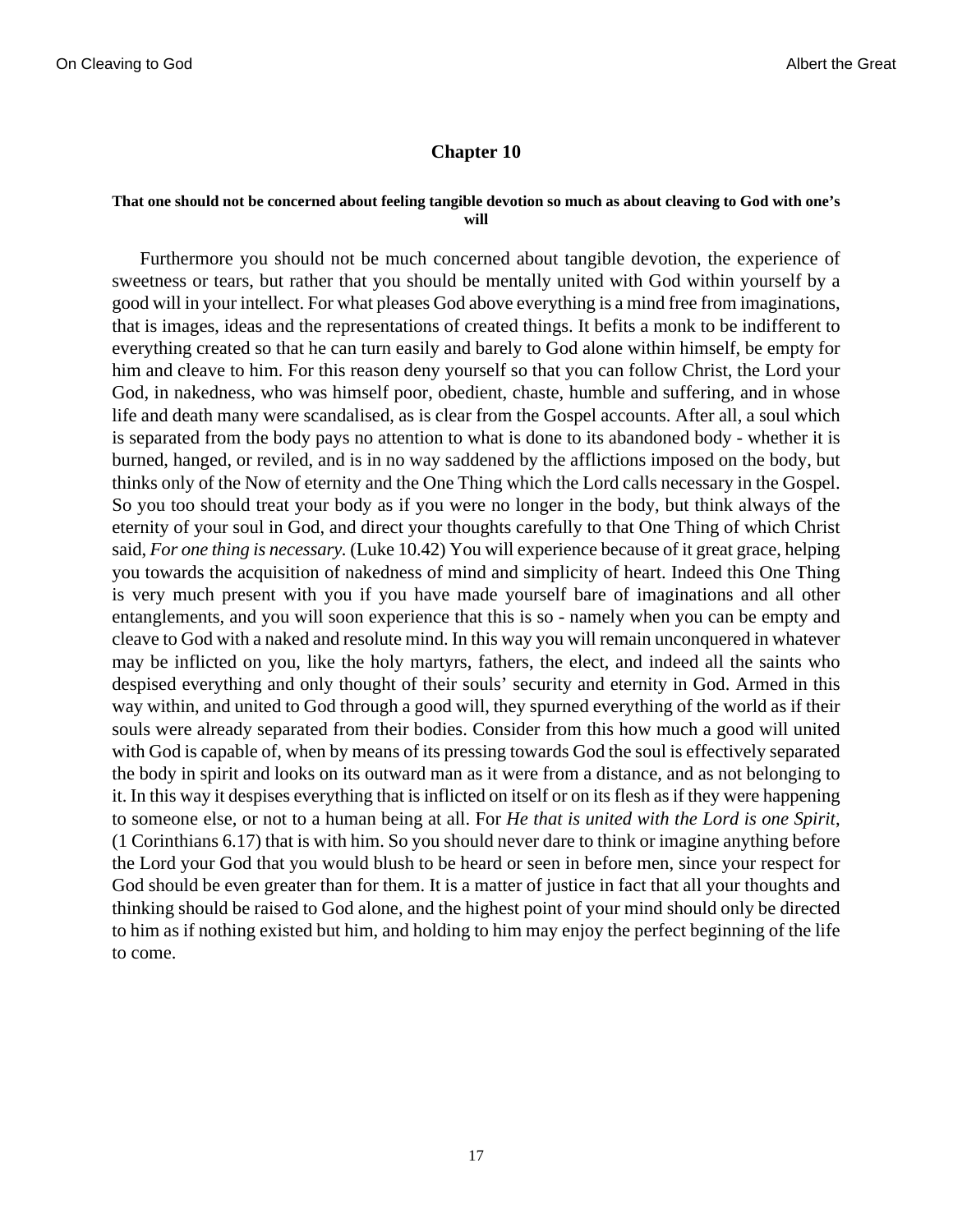#### **How one should resist temptations and bear trials**

<span id="page-21-1"></span><span id="page-21-0"></span>Now there is no one who approaches God with a true and upright heart who is not tested by hardships and temptations. So in all these temptations see to it that even if you feel them, you do not consent to them, but bear them patiently and calmly with humility and long suffering. Even if they are blasphemies and sordid, hold firmly on to this fact in everything, that you can do nothing better or more effective against them than to consider all this sort of fantasy as a nothing. Even if they are the most vile, sordid and horrible blasphemies, simply take no notice of them, count them as nothing and despise them. Don't look on them as yours or allow yourself to make them a matter of conscience. The enemy will certainly take flight if you treat him and his company with contempt in this way. He is very proud and cannot bear to be despised and spurned. So the best remedy is to completely ignore all such temptations, like flies flying around in front of your eyes against your will. The servant of Jesus Christ must see to it that he is not so easily forced to withdraw from the face of the Lord and to be annoyed, murmur and complain over the nuisance of a single fly, that is, a trivial temptation, suspicion, sadness, distraction, need or any such adversity, when they can all be put to flight with no more than the hand of a good will directed up to God. After all, through a good will a man has God as his defender, and the holy angels as his guardians and protectors. What is more, any temptation can be overcome by a good will too, like a fly driven away from a bald head by one's hand. So *peace is for men of good will*. Indeed we can offer God nothing more valuable than a good will, since a good will in the soul is the source of all good things, and the mother of all virtues. If any one is beginning to possess that good will, he undoubtedly has what is necessary for leading a good life. For if you want what is good, but cannot do it, God will make good the deed. For it is in accordance with this eternal law that God has established with irrevocable firmness that deserts should be a matter of the will, whether in bliss or torment, reward or punishment. Love itself is a great will to serve God, a sweet desire to please God, and a fervent wish to experience God. What is more, to be tempted is not a sin, but the opportunity for exercising virtue, so that temptation can be greatly to a man's benefit, since it is held that *the whole of a man's life on earth is a testing.* ([Job 7.1](http://www.ccel.org/b/bible/asv/xml/asv.Job.7.xml#Job.7.1))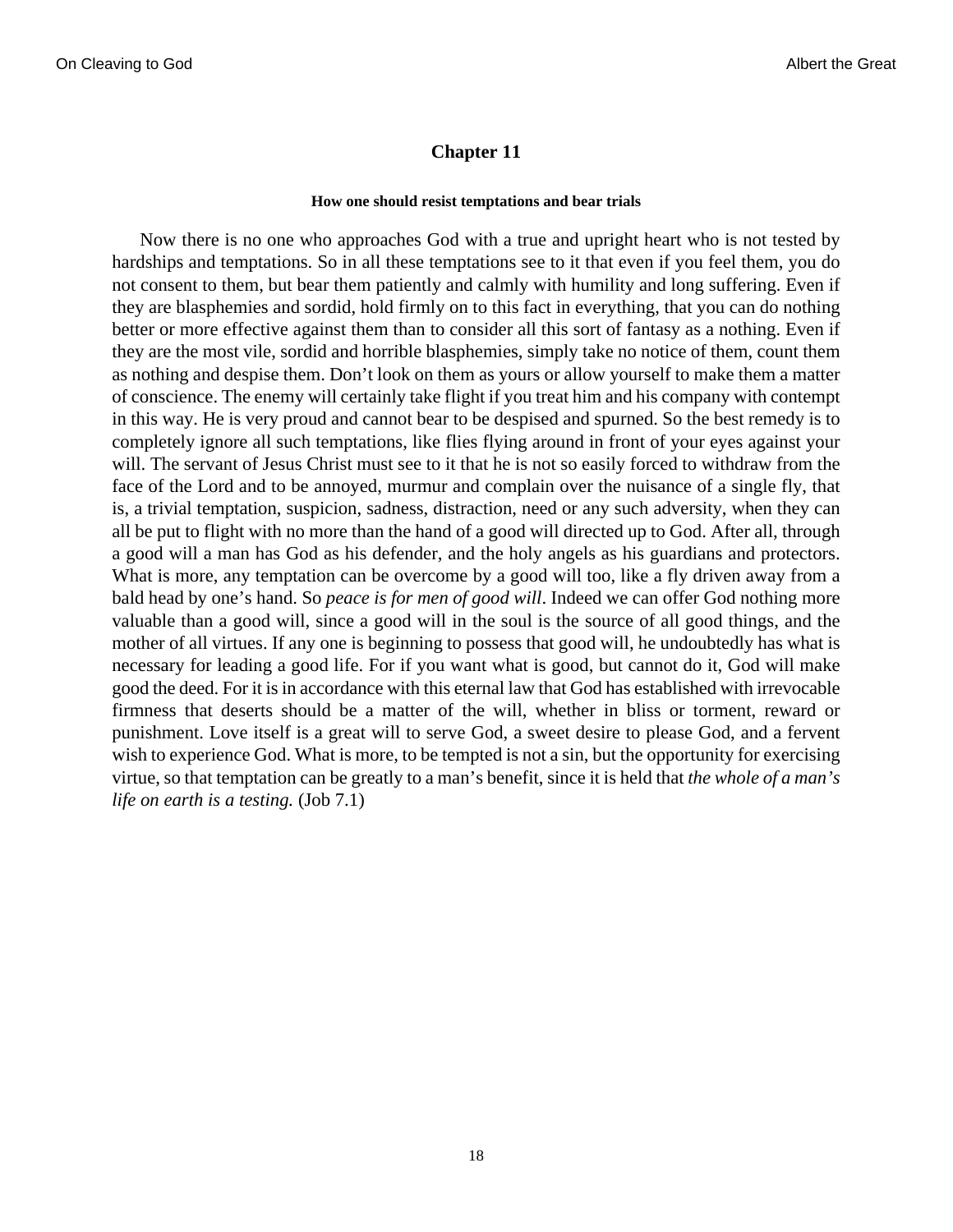#### **How powerful the love of God is**

<span id="page-22-2"></span><span id="page-22-1"></span><span id="page-22-0"></span>All that is said above and whatever is necessary for salvation cannot be better, more immediately and more securely achieved than by love, through which whatever is lacking of what is necessary for salvation can be made good. In love we possess the fullness of all good and the realisation of our highest longing is not denied us. After all it is love alone by which we turn back to God, are changed into God, cleave to God, and are united to God in such a way that we become one spirit with him, and are by him and through him made blessed here by grace and hereafter in glory. Now love is such that it cannot rest except in the beloved, but it does when it wins the beloved in full and peaceful possession. For love, which itself is charity, is the way of God to men and the way of man to God. God cannot house where there is no love. So if we have love, we have God, for God is love. Furthermore nothing is sharper than love, nothing is more subtle, nothing more penetrating. It will not rest until it has by its very nature penetrated the whole power, the depth and the totality of the loved one. It wants to make itself one with the beloved, and itself, if it were possible, to be what the beloved is too. Thus it cannot bear that anything should stand between itself and the beloved object, which is God, but presses eagerly towards him. As a result it never rests until it has left everything else behind and come to him alone. For the nature of love is of a unitive and transforming power which transforms the lover into what he loves, or alternatively, makes the lover one with the other, and vice versa, in so far as is possible. This is manifest in the first place with regard to the mental powers, depending on how much the beloved is in the lover, in other words depending on how sweetly and delightfully the beloved is recalled in the mind of the lover, and in direct proportion, that is, with how much the lover strives to grasp all the things that relate to the beloved not just superficially but intimately, and to enter, as it were, into his innermost secrets. It is also manifest with regard to the emotional and affective powers when the beloved is said to be in the lover, in other words when the desire to please the beloved is found in the will and established within by the happy enjoyment of him. Alternatively, the lover is in the beloved when he is united with him by all his desire and compliance in agreement with the beloved's willing and not willing, and finds his own pleasure and pain in that of the beloved. For love draws the lover out of himself (since love is strong as death), and establishes him in the beloved, causing him to cleave closely to him. For the soul is more where it loves than where it lives, since it is in what it loves in accordance with its very nature, understanding and will, while it is in where it lives only with regard to form, which is even true for animals as well. There is nothing therefore which draws us away from the exterior senses to within ourselves, and from there to Jesus Christ and things divine, more than the love of Christ and the desire for the sweetness of Christ, for the experience, awareness and enjoyment of the presence of Christ's divinity. For there is nothing but the power of love which can lead the soul from the things of earth to the lofty summit of heaven. Nor can anyone attain the supreme beatitude unless summoned to it by love and yearning. Love after all is the life of the soul, the wedding garment and the soul's perfection, containing all the law and the prophets and our Lord's teaching. That is why Paul says to the Romans, *Love is the fulfilling of the law,* [\(Rom. 13.8](http://www.ccel.org/b/bible/asv/xml/asv.Romans.13.xml#Romans.13.8)) and in the first letter to Timothy, *The end of the commandment is love.* [\(1 Timothy 1.5\)](http://www.ccel.org/b/bible/asv/xml/asv.i Timothy.1.xml#i Timothy.1.5)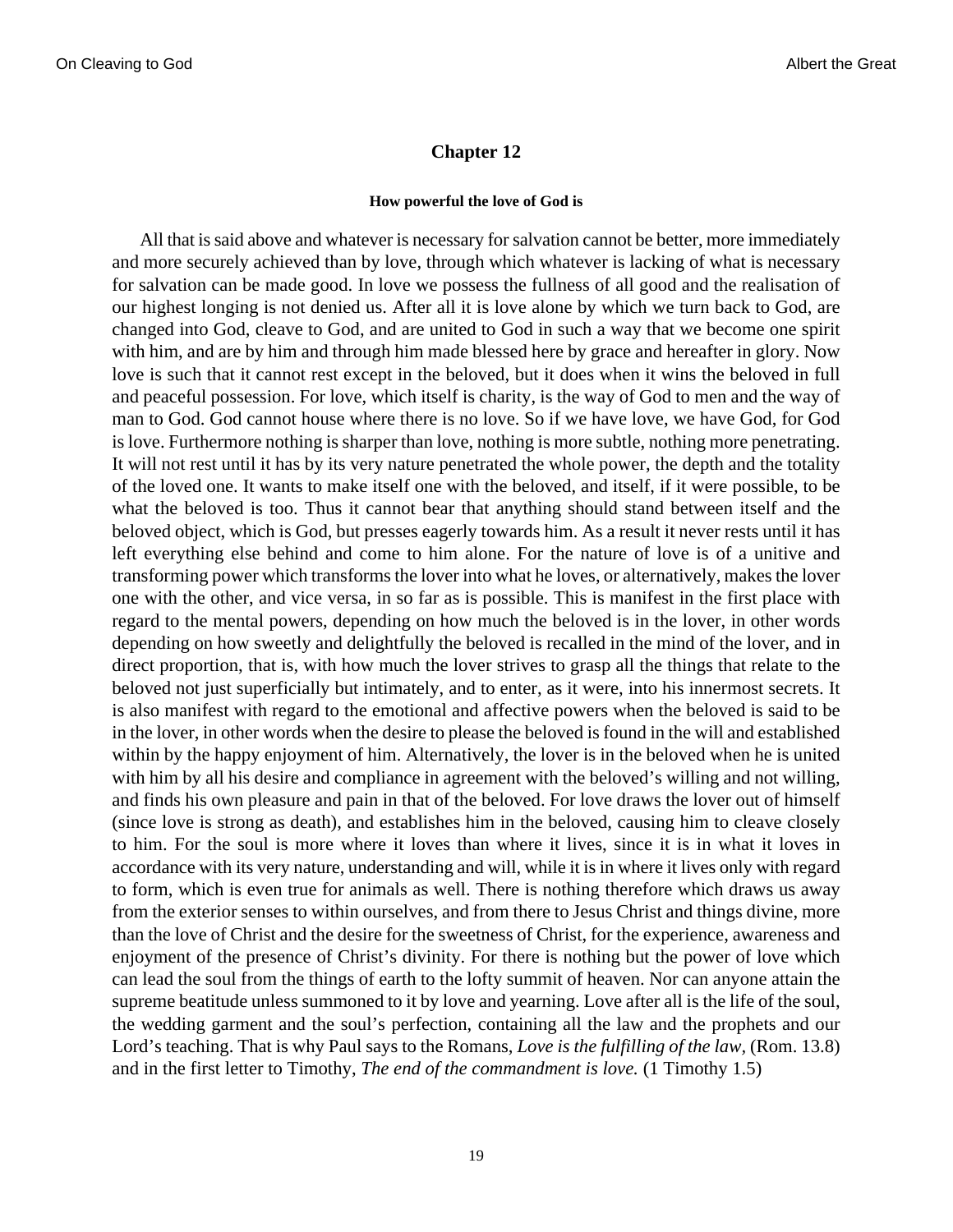#### **The nature and value of prayer, and how the heart should be recollected within itself**

<span id="page-23-2"></span><span id="page-23-1"></span><span id="page-23-0"></span>Besides this, since we are incapable of ourselves for this and for any other good action whatsoever, and since we can of ourselves offer nothing to the Lord God (from whom all good things come) which is not his already, with this one exception, as he has deigned to show us both by his own blessed mouth as well as by his example, that we should turn to him in all circumstances and occasions as guilty, wretched, poor, beggarly, weak, helpless, subject servants and sons. And that we should beseech him and lay before him with complete confidence the dangers that are besetting us on all sides, completely grief-stricken in ourselves, in humble prostration of mind, in fear and love, and with recollected, composed, mature, true and naked, shamefaced affection, with great yearning and determination, and in groaning of heart and sincerity of mind. Thus we commit and offer ourselves up to him freely, securely and nakedly, fully and in everything that is ours, holding nothing back to ourselves, in such a complete and final way, that the same is fulfilled in us as in our blessed father Isaac, who speaks of this very type of prayer, saying, *Then we shall be one in God, and the Lord God will be all in all and alone in us when his own perfect love, with which he first loved us, will have become the disposition of our own hearts too.* This will come about when all our love, all our desire, all our concern, all our efforts, in fact everything we think, everything we see, speak and even hope will be God, and that unity which now is of the Father with the Son, and of the Son with the Father, will be poured into our own heart and mind as well, in such a way that just as he loves us with sincere and indissoluble love we too will be joined to him with eternal and inseparable affection. In other words we shall be united with him in such a way that whatever we hope, and whatever we say or pray will be God. This therefore should be the aim, this the concern and goal of a spiritual man - to be worthy to possess the image of future bliss in this corruptible body, and in a certain measure experience in advance how the foretaste of that heavenly bliss, eternal life and glory begins in this world. This, as I say, is the goal of all perfection, that his purified mind should be daily raised up from all bodily objects to spiritual things until all his mental activity and all his heart's desire become one unbroken prayer. So the mind must abandon the dregs of earth and press on towards to God, on whom alone should be fixed the desire of a spiritual man, for whom the least separation from that summum bonum is to be considered a living death and dreadful loss. Then, when the requisite peace has been established in his mind, when it is free from attachment to any carnal passion, and clings firmly in intention to that one supreme good, the Apostle's sayings are fulfilled, *Pray without ceasing,* [\(1 Thessalonians 5.17\)](http://www.ccel.org/b/bible/asv/xml/asv.i Thessalonians.5.xml#i Thessalonians.5.17) and, *Pray in every place lifting up pure hands without anger or dispute.* [\(1 Timothy 2.8](http://www.ccel.org/b/bible/asv/xml/asv.i Timothy.2.xml#i Timothy.2.8)) For when the power of the mind is absorbed in this purity, so to speak, and is transformed from an earthly nature into the spiritual or angelic likeness, whatever it receives into itself, whatever it is occupied with, whatever it is doing, it will be pure and sincere prayer. In this way, if you continue all the time in the way we have described from the beginning, it will become as easy and clear for you to remain in contemplation in your inward and recollected state, as to live in the natural state.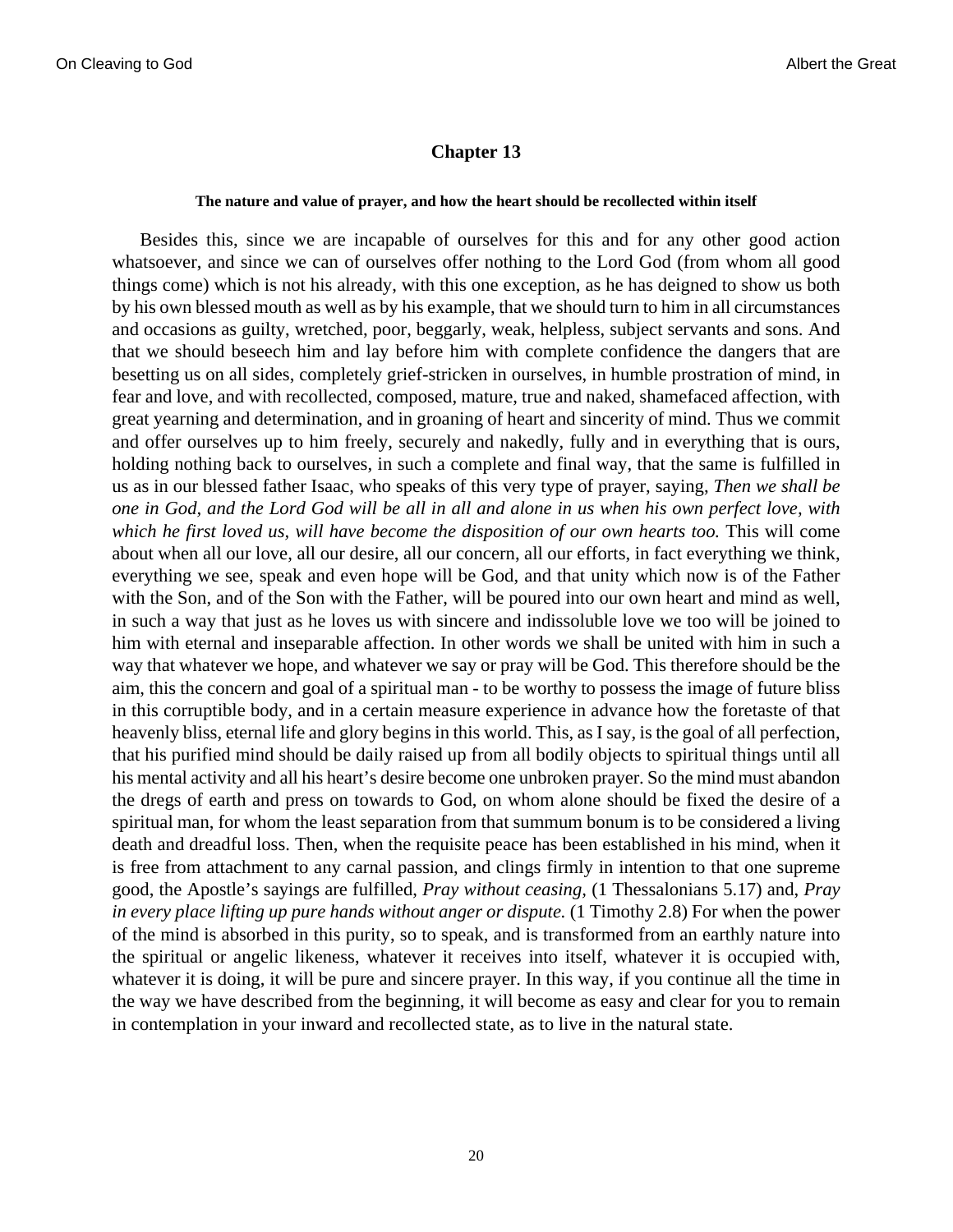#### **That we should seek the verdict of our conscience in every decision**

<span id="page-24-3"></span><span id="page-24-2"></span><span id="page-24-1"></span><span id="page-24-0"></span>While we should strive for spiritual perfection of mind, purity and peace in God, it will be found to be not a little beneficial to this that we should return quietly into the inner secret place of the mind in the face of everything said, thought or done to us. There, withdrawn from everything else and completely recollected within ourselves, we can place ourselves in the knowledge of the truth before us and undoubtedly discover and understand that it does us absolutely no good, and rather the contrary, when we are praised or honoured by others while we recognise by the knowledge of the truth about ourselves within that we are blameworthy and guilty. And just as nothing is any help if externally people praise someone if his conscience internally accuses him, in the same way on the contrary it does a man no harm to be despised, maligned and persecuted when he remains internally just as innocent, blameless and without fault. On the contrary he has all the more good reason to rejoice in the Lord with patience, in peace and silence. After all no adversity can do any harm where evil is not in control, and just as no evil goes unpunished, so no good goes unrewarded. Nor should we wish a reward with hypocrites or expect and receive profit from men, but from the Lord God alone, not in the present, but in the future, and not in fleeting time, but in eternity. It is clear therefore that nothing is greater, and nothing better than to enter into the inner secret place of the mind always and in every tribulation and occurrence, and there to call upon the Lord Jesus Christ himself, our helper in temptations and tribulations, and to humble ourselves there by confession of sin, and praise God and Father himself, the giver of correction and the giver of consolation. Above all one should accept everything, in general and individually, in oneself or in others, agreeable or disagreeable, with a prompt and confident spirit, as coming from the hand of his infallible Providence or the order he has arranged. This attitude will lead to the forgiveness of our sins, the deliverance from bitterness, the enjoyment of joy and security, the outpouring of grace and mercy, introduction and establishment into a close relationship with God, abundant enjoyment of his presence, and firm cleaving and union with him. But let us not copy those who from hypocrisy and Pharisaism want to appear better and different from what they are, and to make a better impression and appearance before men of being something special, than they know in truth inside to be so. For it is absolute madness to seek, hunger for and aspire to human praise or renown, from oneself or others, when one is in spite of it all inwardly full of cravings and serious faults. And certainly the good things we have talked about above will flee him who chases such vanities, and he will merely bring disgrace on himself. So always keep your faults and your own incapacity before your eyes, and know yourself, so that you can be humbled and not try to avoid being held as the lowest, vilest and most abject scum by everyone when you are aware of the grave sins and serious faults in yourself. For which reason consider yourself compared to others as dross to gold, weeds to the wheat, chaff to the grain, a wolf to the sheep, Satan to the children of God. And do not seek to be respected by others and given precedence before others, but rather flee with all your heart and soul the poison of this disease, the venom of praise, the concern for boasting and vanity, lest, as the prophet says, *The wicked is praised in his own heart's desires,* [\(Psalm 10.4\)](http://www.ccel.org/b/bible/asv/xml/asv.Psalms.10.xml#Psalms.10.4) and Isaiah, *They who speak good of you, deceive you and destroy the way of your feet,* [\(Isaiah 3.12](http://www.ccel.org/b/bible/asv/xml/asv.Isaiah.3.xml#Isaiah.3.12)) and the Lord in Luke, *Woe to you when men speak well of you!* ([Luke 6.26](http://www.ccel.org/b/bible/asv/xml/asv.Luke.6.xml#Luke.6.26)).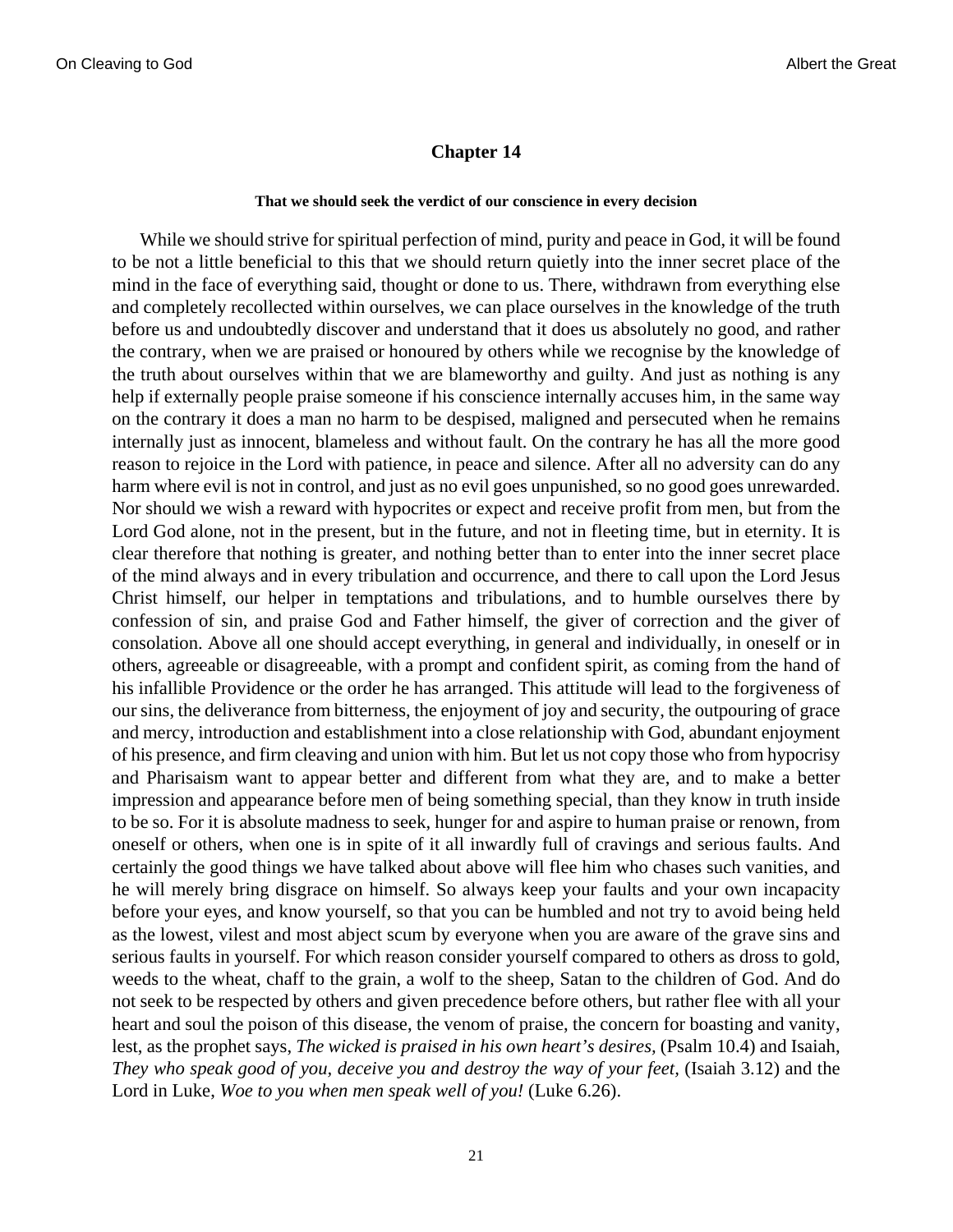#### **How contempt of himself can be produced in a man, and how useful it is**

<span id="page-25-0"></span>Furthermore the more a man recognises his own insignificance, the more he fully and the more clearly he becomes aware to the divine majesty, and the more a man is low in his own eyes for the sake of God, the truth and justice, the more precious he is in the eyes of God. For this reason let us strive with the whole strength of our desire to consider ourselves the lowest of all and to consider ourselves unworthy of any favour. We should strive to be displeasing to ourselves and pleasing only to God, while regarded as low and unworthy of consideration by others. Above all not to be moved by difficulties, afflictions and insults, and not to be upset by those who inflict such things on us, or entertain evil thoughts against them or be indignant, but to believe steadfastly and with equanimity in all insults, slights, blows and dereliction that it is only appropriate. For in truth he who is really penitent and grieving before God hates to be honoured and loved by all, and does not try to manipulate things so as to avoid being to some degree hated, neglected and despised right to the end, so that he can be truly humbled and sincerely cleave to God alone with a pure heart. Indeed, for loving God alone and hating oneself more than anything, and desiring to be despised by others we do not require external work or physical strength, but rather physical solitude, the labour of the heart, and peace of mind so that, as it were, by labour of the heart and the disposition of the inmost mind, one may rise up, casting off from oneself lower and physical things, and so soar up, ascending to things heavenly and divine. For indeed in so doing we changed into God, and this will especially take place when without judgement, condemnation or contempt of our neighbour, we choose rather to be considered as scum and a disgrace by everyone and to be despised as unclean filth by everyone than to experience all sorts of different delicacies or to be honoured and exalted by men, or enjoy all sorts of transitory physical forms of well-being and comfort. We should not desire any pleasure of this present, mortal and physical life but rather to mourn, bewail and lament our offences, faults and sins without ceasing, and to perfectly despise and annihilate ourselves, and from day to day to be considered more and more abject by others, while in all our insignificance we become worthless even in our own eyes, so that we can be pleasing to God alone, love him alone, and cleave to him alone. We should not wish to be concerned about anything except the Lord Jesus Christ himself who alone should reside in our affections, and we should not be concerned or anxious about anything except him on whose dominion and providence everything in general and individually depends. So from now on it should not be your aim to seek enjoyment but to truly mourn with all your heart. For that reason, if you do not mourn, mourn for that, while if you do mourn, mourn especially that you have brought the cause of your pain on yourself by your own great offences and infinite sins. For just as a condemned man on receiving his sentence does not concern himself about the seating of the spectators, so he who laments and is genuinely mourning is not interested in pleasures, resentment, fame or wrongs or things of that sort. And just as townsfolk and contemned criminals have different accommodation, the state and position of those who are mourning and have committed offences deserving punishment ought to be completely different from those who are innocent and under no obligation. Otherwise there would be no difference between the guilty and the innocent in matters of punishment and reward. The result would be great dereliction of duty, and evil behaviour would have more freedom than goodness. So everything must be renounced, everything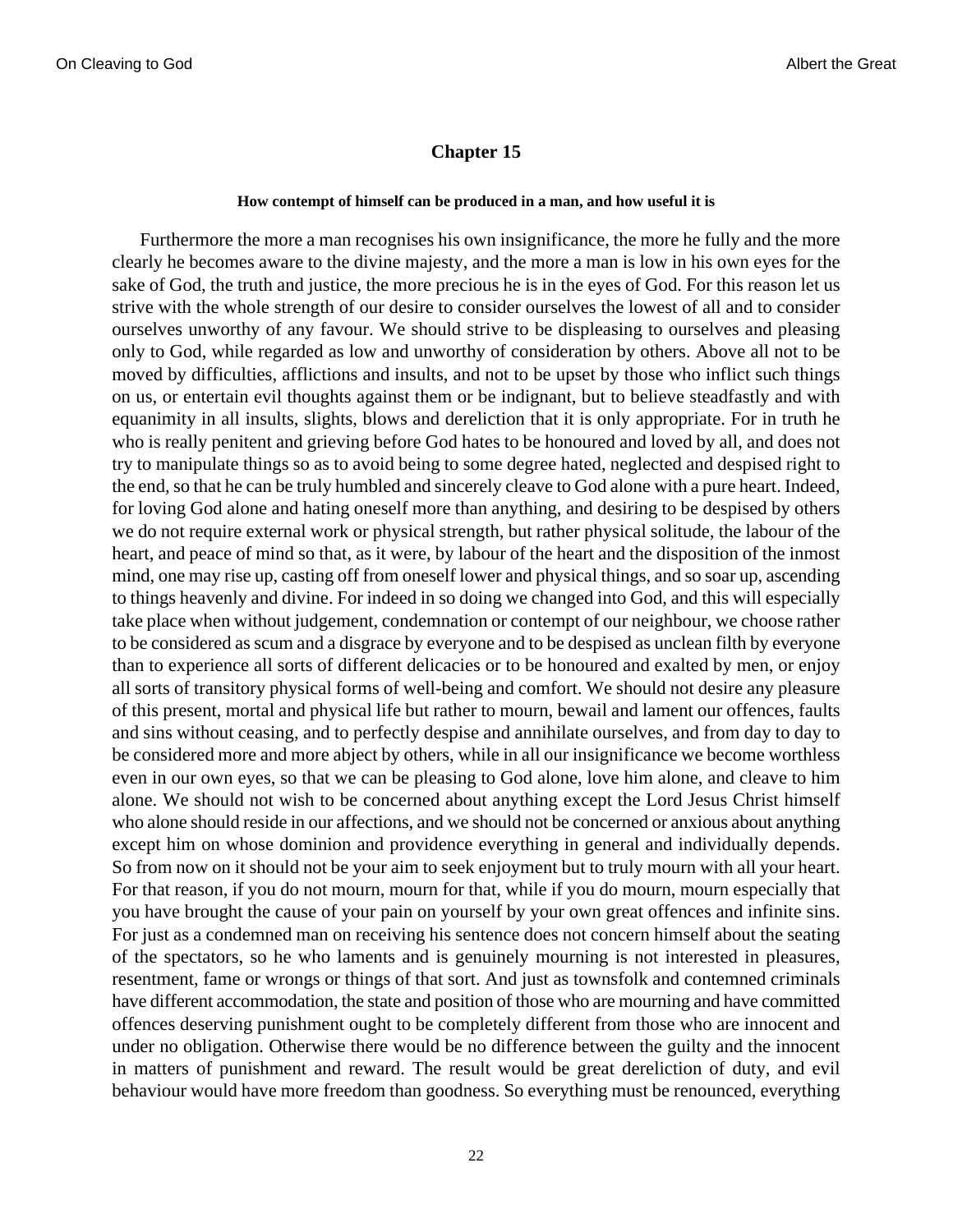despised, everything rejected and avoided, so that we can lay a firm foundation of penitent grieving. Then, loving Jesus Christ in reality, yearning for him, and holding him in one's heart, in reality experiencing pain for one's sins and faults, in reality seeking to know the coming Kingdom, while with true faith bearing in mind the reality of the torments and eternal judgement, and firmly and fully taking up the recollection and fear of one's own death, we should be aware of nothing else, and not care or be worried about anything else. For that reason, he who hurries towards the blessed state of impassibility and towards God should reckon himself to have experienced great loss every day that he is not insulted and despised. Impassibility after all is freedom from vices and passions and purity of heart and the adornment of all virtues. So consider yourself as already dead since there is no doubt that you have got to die. And as a final thought let this be the test for you of whether any thought, word or action of yours is of God, whether you are made more humble because of it, more inward and more recollected and established in God. If you find it is otherwise in yourself, you should be suspicious about it, whether it be not according to God, unacceptable to you and not to your benefit.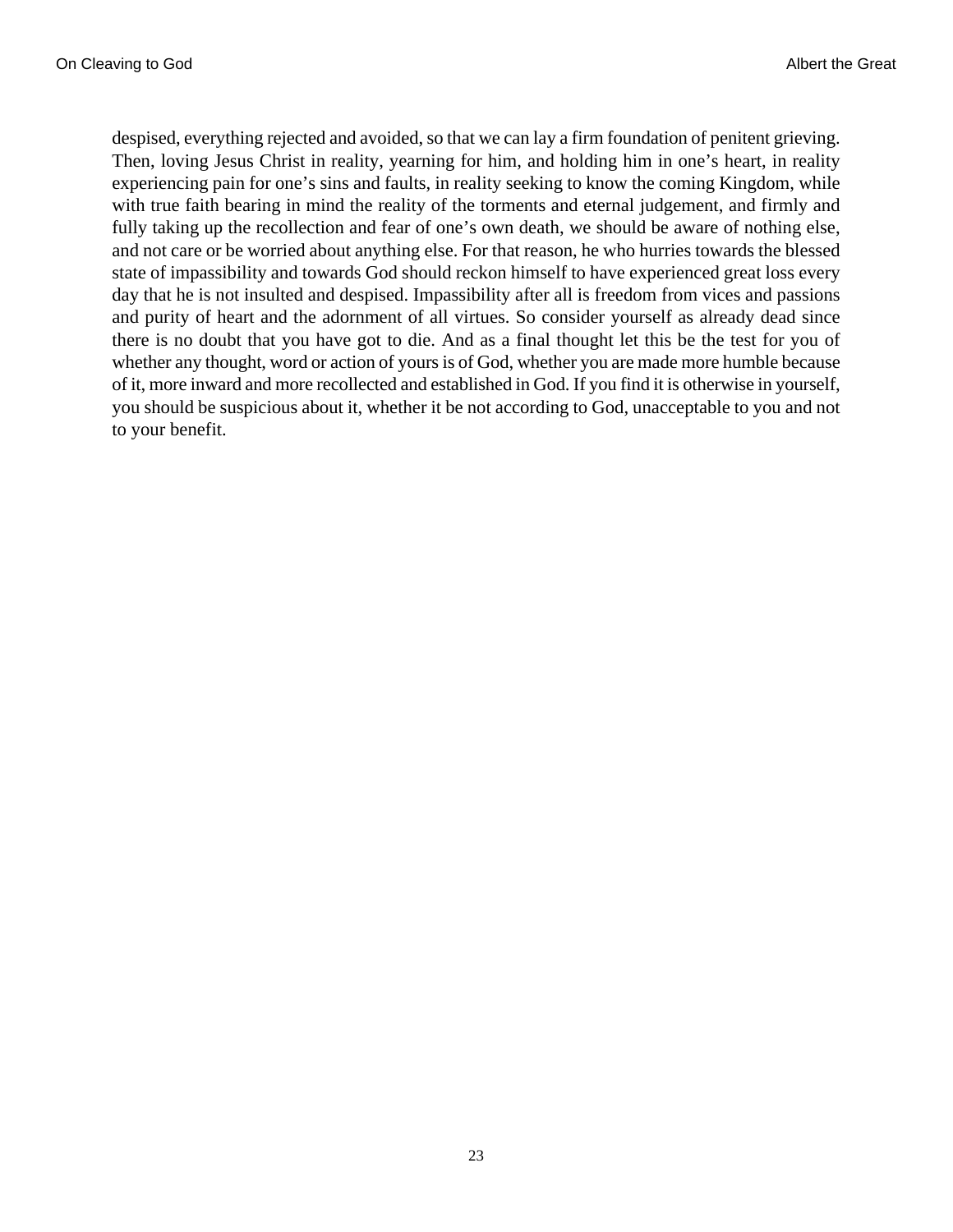#### **How God's Providence includes everything**

<span id="page-27-4"></span><span id="page-27-3"></span><span id="page-27-2"></span><span id="page-27-1"></span><span id="page-27-0"></span>Certainly if we are to come directly, safely and nakedly to our Lord God without hindrance, freely and peacefully, as explained above, and be securely joined to him with even mind in prosperity or adversity, whether in life or in death, then our job is to commit everything unhesitatingly and resolutely, in general and individually, to his unquestionable and infallible providence. This is hardly surprising since it is he alone who gives to all things their being, their capacity and their action - that is, their strength, operation, nature, manner and order in number, weight and measure. Especially since just as a work of art presupposes a prior operation of nature, in the same way the operation of nature presupposes the work of God, creating, sustaining, ordering and administering it, for to him alone belong infinite power, wisdom, goodness and inherent mercy, justice, truth, love, and unchanging timelessness and omnipresence. So nothing can exist or act by its own power unless it acts in the power of God himself, who is the prime mover and the first principle, who is the cause of every action, and the actor in every agent. For so far as the nature of the order of things is concerned, God provides for everything without intermediary right down to the last detail. So nothing, from the greatest to the smallest things, can escape God's eternal providence, or fall away from it, whether in matters of the will, of causal events, or even of accidental circumstances outside of one's control. But God cannot do anything which does not fall under the order of his own providence, just as he cannot do anything which is not subject to its operation. Divine providence therefore extends to everything, in general and in particular, even including a man's thoughts. On which subject Scripture has this to say, *Cast all your worries upon him, for he takes care of you.* ([1 Peter 5.7\)](http://www.ccel.org/b/bible/asv/xml/asv.i Peter.5.xml#i Peter.5.7) And again the prophet says, *Cast your care upon the Lord, and he will feed you.* ([Psalm](http://www.ccel.org/b/bible/asv/xml/asv.Psalms.55.xml#Psalms.55.22) [55.22](http://www.ccel.org/b/bible/asv/xml/asv.Psalms.55.xml#Psalms.55.22)) *And, Look at the nations of men, my son, and see that no one ever put his trust in the Lord, and was disappointed. For who has been faithful to his commandments and been abandoned?* ([Sirach 2.22](http://www.ccel.org/b/bible/asv/xml/asv.Sirach.2.xml#Sirach.2.22)) And our Lord himself said, *Do not be anxious, saying, What shall we eat?* [\(Matthew](http://www.ccel.org/b/bible/asv/xml/asv.Matthew.6.xml#Matthew.6.25) [6.25](http://www.ccel.org/b/bible/asv/xml/asv.Matthew.6.xml#Matthew.6.25)) So whatever and however much we can hope from God, we shall undoubtedly receive, as Deuteronomy says, *Every place where you feet tread shall be yours.* ([Deuteronomy 11.24](http://www.ccel.org/b/bible/asv/xml/asv.Deuteronomy.11.xml#Deuteronomy.11.24)) For a man shall receive all that he is able to desire, and so far as he can reach with his foot of faith, even so much shall he possess. That is why Bernard says, "God, the maker of everything is so abounding in mercy that whatever size grace cup of faith we are able to hold out to him, we shall undoubtedly have it filled." And so Mark has it, *All that you ask in prayer believing that you will receive it, will be given you.* [\(Mark 11.24\)](http://www.ccel.org/b/bible/asv/xml/asv.Mark.11.xml#Mark.11.24) So the stronger and the more vehement our faith in God is, and the more reverently and persistently it is offered up to God, the more surely, the more abundantly and the quicker what we hoped for will be accomplished and obtained. Indeed if in doing this our faith in God is weak and slow to rise to God on account of the multitude and magnitude of our sins, we should remember this, that everything is possible with God, and that what he wishes is bound to take place, while what he does not wish cannot possibly happen, and that it is as easy for him to forgive and cancel countless sins, however enormous, as to do it with a single sin. While a sinner cannot, of himself, rise from innumerable sins, and free and absolve himself from them, and not even from just one sin. For we are unable not only to do, but even to think anything good, of ourselves, but this is from God. Nonetheless it is much more dangerous, other things being equal,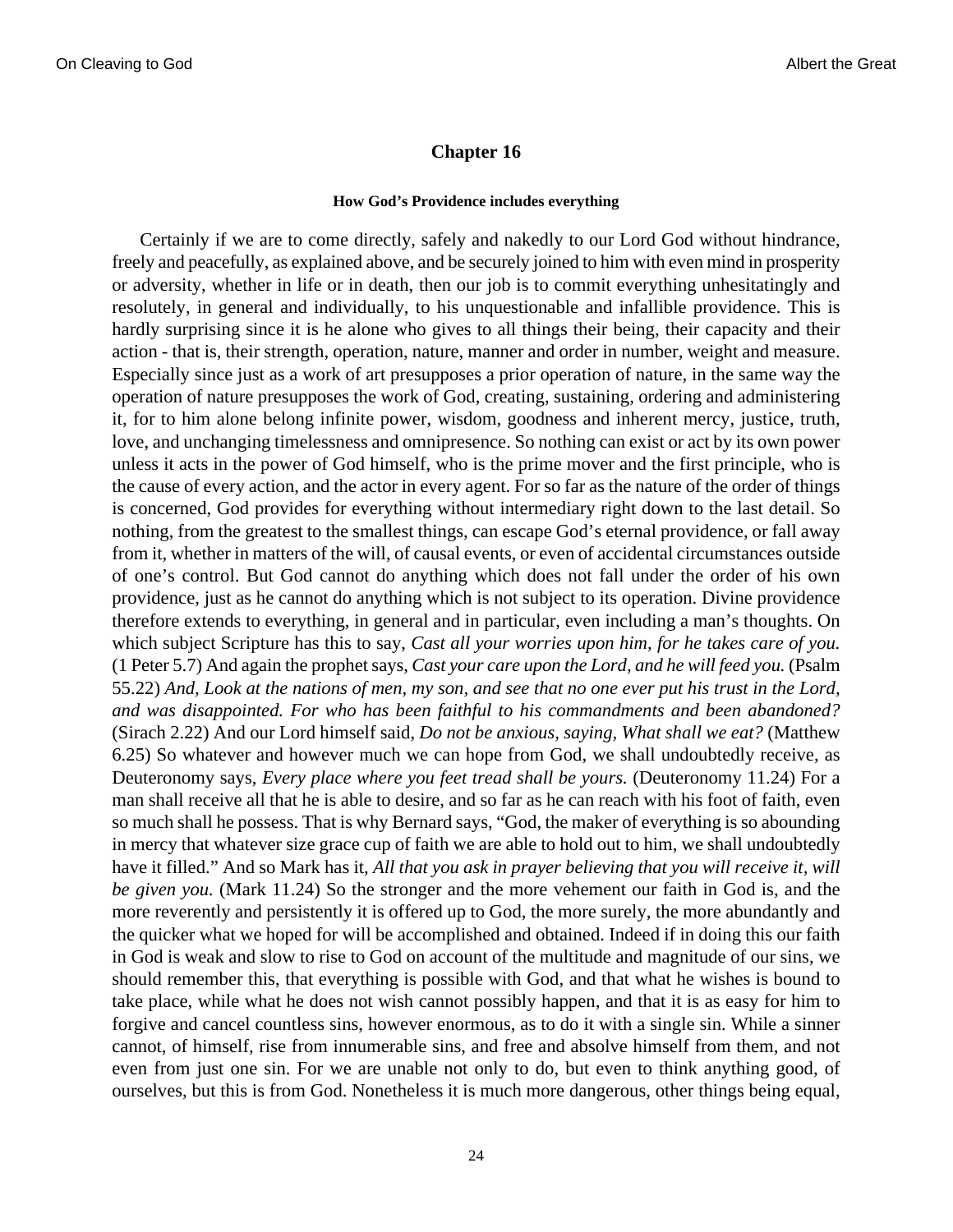<span id="page-28-0"></span>to be ensnared in many sins than in a single one, since no sin is left unpunished, and every mortal sin deserves infinite punishment, and this by the rigour of justice since any such sin is against God who is indeed worthy of infinite reverence, dignity and honour. What is more, according to the Apostle Paul, *God knows his own* [\(2 Timothy 2.19\)](http://www.ccel.org/b/bible/asv/xml/asv.ii Timothy.2.xml#ii Timothy.2.19), and it is impossible for any of them to perish by the whirlwinds and floods of any error, scandal, schism, persecution, heresy, tribulation, adversity or temptation, for he has foreseen from eternity and unchangeably the number of his elect and the extent of their merits in such a way that everything good and bad, what is theirs and not theirs, prosperity and adversity, all work together for them for good, except indeed that they appear even more glorious and commendable in adversity. So let us commit everything with full assurance, in general and in particular, confidently and unhesitatingly to divine providence, by which God permits however much and whatever sort of evil to happen to us. For it is good and will lead to good, since he permits it to exist, and it would not exist unless he permitted it to exist. Nor could it exist otherwise or more than he permits it to, because he knows how to, has the power to, and wills to change and convert it into something better. For just as it is by operation of providence that all good things exist, so it is by its permission that all bad things are changed into good. In this way in fact God's power, wisdom and mercy are shown forth through Christ our redeemer - his mercy and his justice, the power of grace and the weakness of nature, the beauty of everything in the association of opposites, the approval of the good, and the malice and punishment of the wicked. Similarly the contrition of the converted sinner, his confession, and penitence, the kindness of God, piety, charity and his praise and goodness (all show forth God's power and wisdom). Yet it does not always lead to good in those who do ill, but, as is usually the case, to great danger and extreme evil, in the loss, that is, of grace and their place in glory, and in the incurring of guilt and punishment, sometimes even eternal punishment, from which may Jesus Christ defend us. Amen.